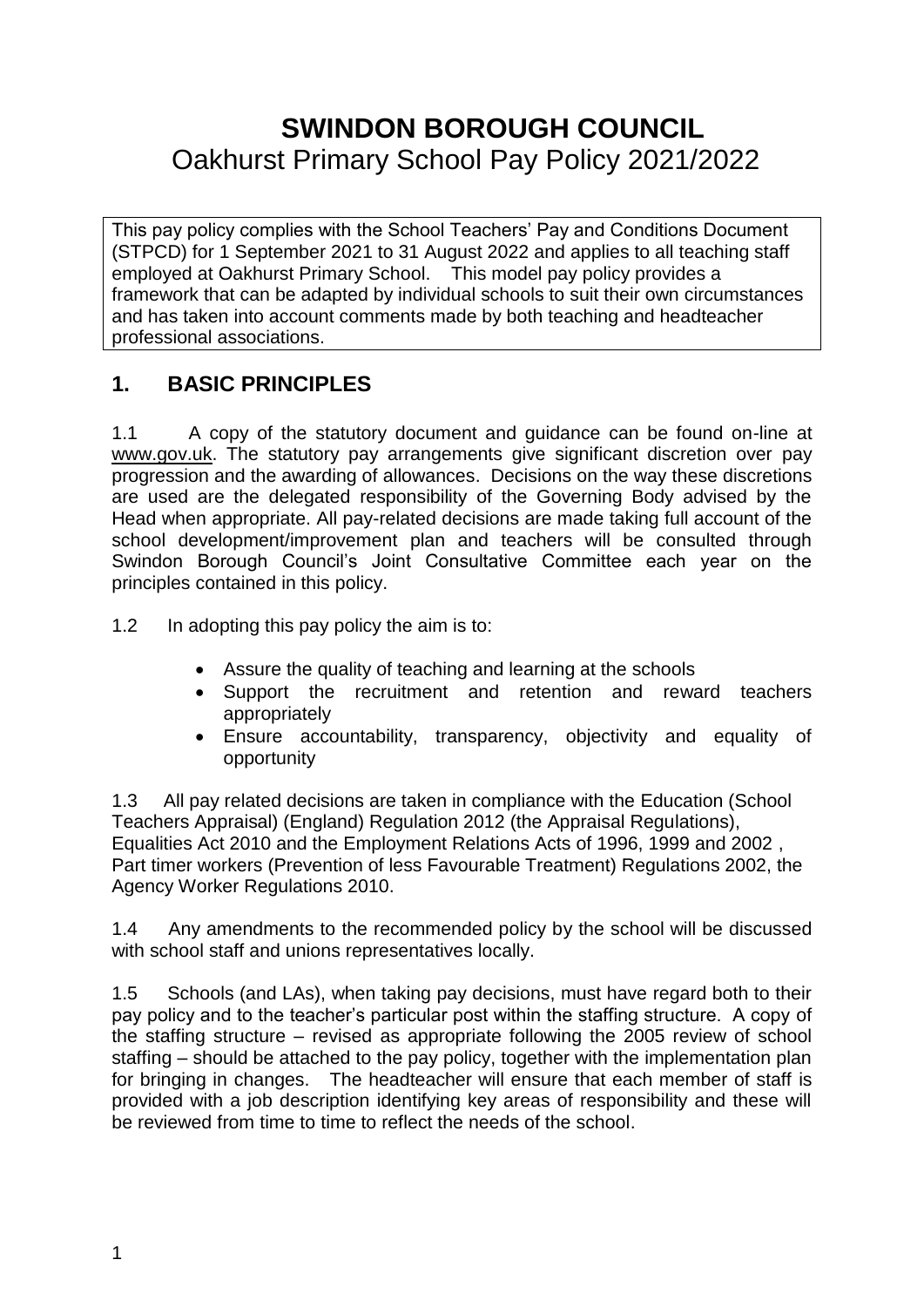1.6 Ofsted requires schools to have a strong link between appraisal and salary progression and forms part of the judgement on quality of leadership and management of the school. Information about patterns of progression through the different salary range points should be compared with the overall quality of teaching.

# **2. SETTING AND REVIEWING PAY**

2.1 Prior to starting employment any job offer will be confirmed with the inclusion of a salary statement, which gives details of the teacher's salary and any allowances payable. The statement will also outline details of temporary allowances and include the end date and reason for the temporary nature of the allowance.

2.2 The Governing Body will in most situations apply the principles of pay portability and teachers' salaries will be assessed as outlined in the STPCD. Occasionally the school may reach a mutual agreement to appoint a teacher on a lower pay point.

2.3 Early Career Teachers (ECTs) in their first year will normally be paid on the minimum of the Main Pay Range however Headteachers may use discretion to award a higher point to reflect any relevant experience.

2.4 The governing body will delegate pay powers to the pay panel which will review every qualified teacher's salary with effect from 1 September and no later than 31 October for teachers and 31 December for Headteachers and in the autumn term, give them a formal statement saying what their salary is and how it has been arrived at. Reviews may take place at other times of the year to reflect any changes in circumstances or job description that affect the structure of the teacher's pay. Any pay awards will be made in accordance with the schools appraisal policy. The terms of reference for the pay panel is outlined at Appendix A

2.5 Where a pay determination leads or may lead to the start of a period of safeguarding, the governing body will give the required notification as soon as possible and no later than one month after the date of the determination.

2.6 Governors will not make judgements about the effectiveness of individual staff. Their role is to satisfy themselves that any recommendation/decision has been made on the basis of evidence and in accordance with the Policy, and that correct procedures have been followed. The Governing Body will monitor the effectiveness of the Performance Management process and ensure that the allocation of pay is consistent with the overall standard of teaching in the school and the outcomes for pupils.

2.7 Appraisals will take place annually in the Autumn term in accordance with the appraisal cycle. Following this, any recommendations that have an impact on pay, will be considered by the Governors Pay Panel. Increases in pay as a result of an appraisal will be effective from 1 September each year.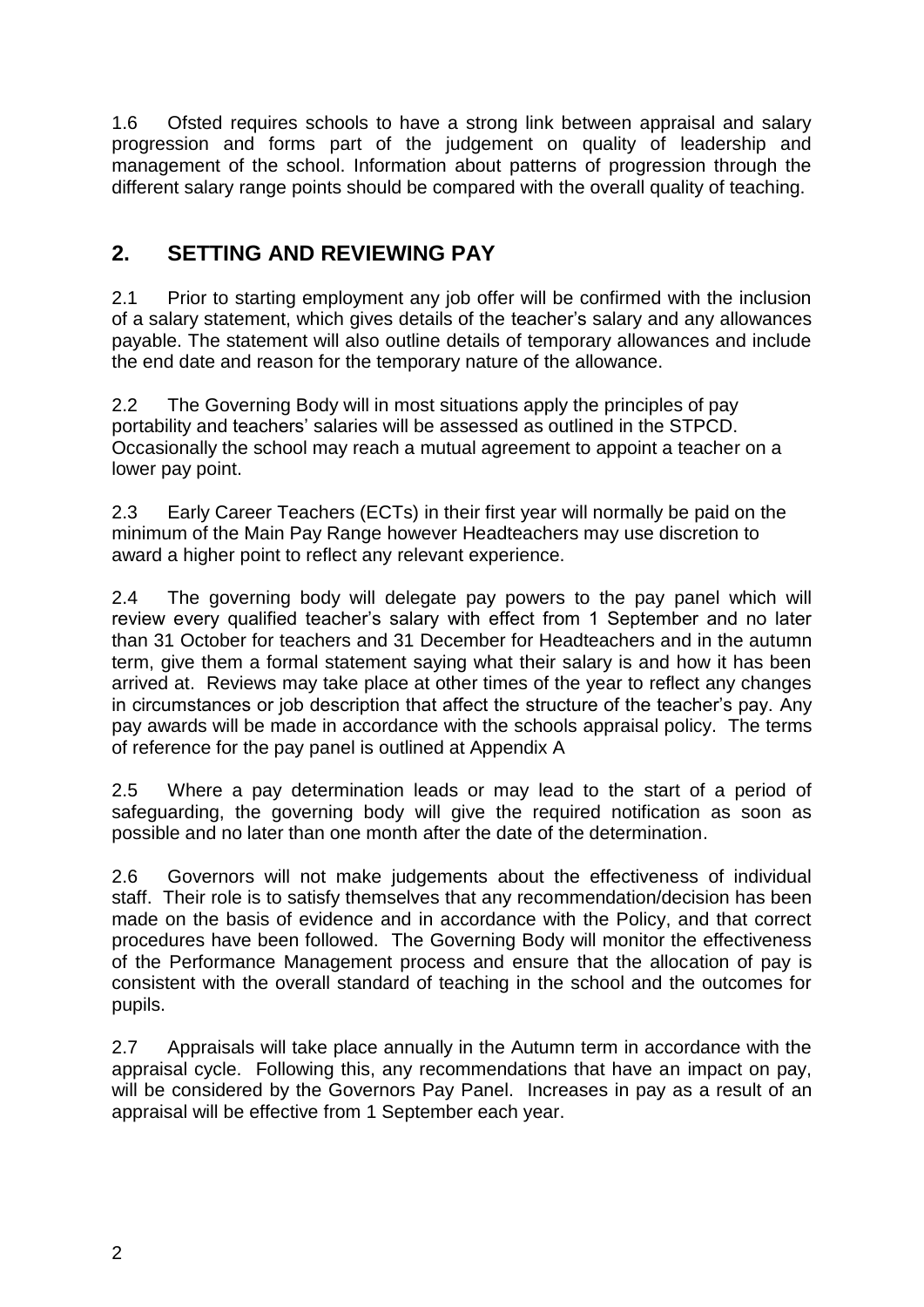2.8 Any discrepancy in pay should be discussed with the Headteacher/individual in the first instance. When it becomes evident that an employee has been overpaid then arrangements should be made to repay the sum at least over the same period that the payment has been overpaid unless there are cases of hardship. In all cases a suitable repayment plan should be first agreed with the employee before money is reclaimed.

2.9 The Appeals Procedure is outlined at Appendix B.

# **3. CONFIDENTIALITY**

3.1 All matters in relation to the pay of individuals are confidential and copies of salary statements will be held securely on the personal file. The individual member of staff will have the right of access to his/her file.

# **4. EQUALITIES AND PERFORMANCE RELATED PAY**

4.1 The Governing Body will ensure that all processes are open, transparent and fair and will comply with the statutory appraisal regulations. Assessment of teachers will be based on a range of sources as identified in the schools appraisal policy. Teachers are responsible for providing any evidence to support meeting objectives, the teacher standards and other criteria determined by the school.

4.2 The headteacher will moderate objectives and performance assessment and initial pay recommendations to ensure consistency and fairness

4.3 The governing body will annually monitor the outcomes of pay decisions, including the extent to which different groups of teachers may progress at different rates, ensuring continued compliance with equalities legislation

# **5. LEADERSHIP GROUP**

#### **5.1 Pay Range for Headteachers/Deputy Headteachers and Assistant Headteacher**

5.1.1 The governing body will determine the pay range for the headteacher and for deputy and assistant headteachers when they propose to make a new appointment or at any time their responsibilities have significantly changed.

5.1.2 When determining the headteacher pay range the governing body must take into account all the permanent responsibilities of the role, any challenges that are specific to the role and all other relevant considerations

5.1.3 The governing body must calculate a headteacher group in accordance with the STPCD 2021 and agree a headteacher pay range within this group. Leadership pay ranges by group size are attached at Appendix C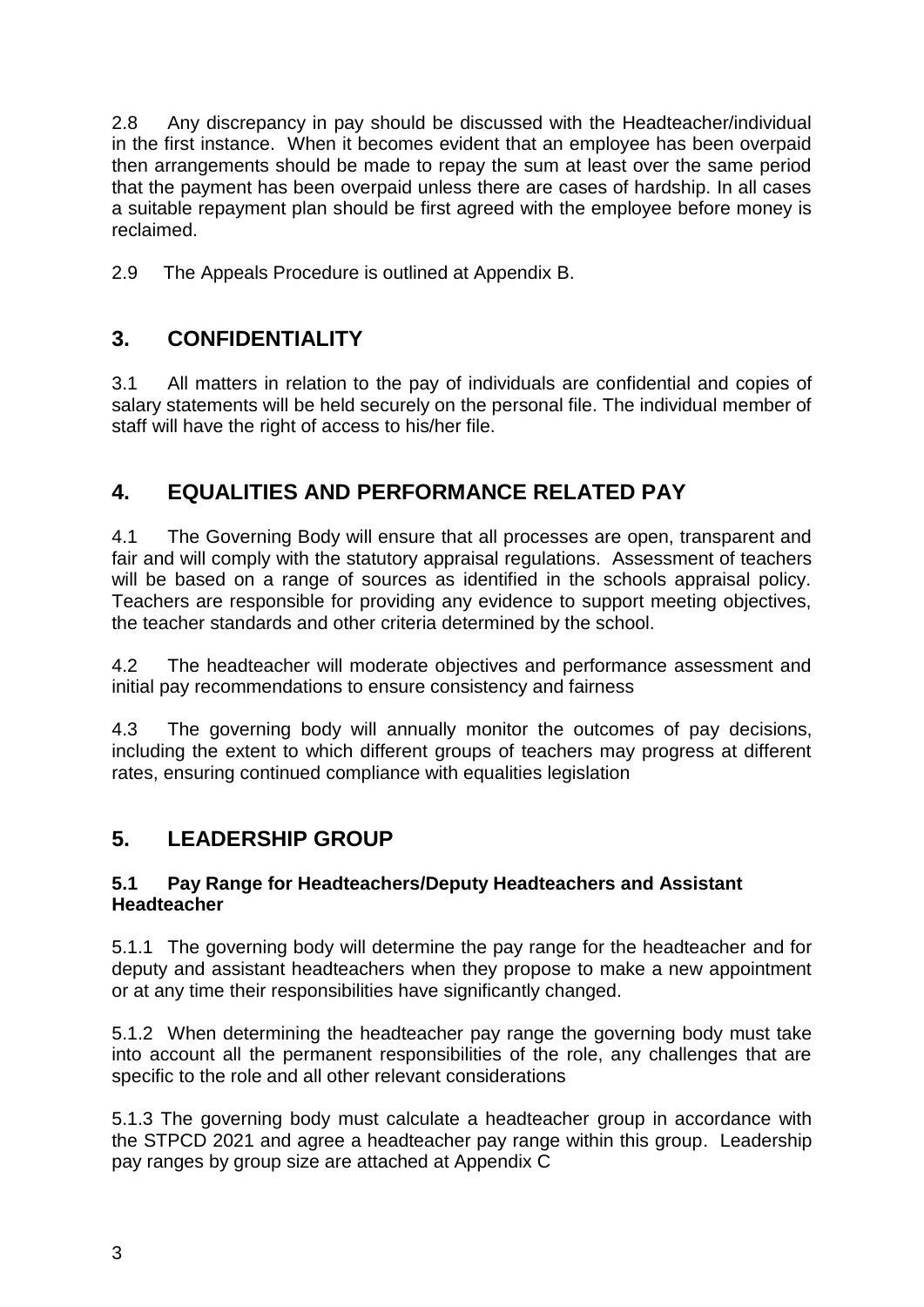5.1.4 The Governing body will award a 7 point range for a Headteacher and 5 point range for Deputy/Assistant Headteacher

5.1.5 Pay ranges for headteachers should not **normally** exceed the maximum of the headteacher group. However in exceptional circumstances the headteacher pay range may exceed the maximum where the governing body determines that circumstances specific to the role or candidate warrant a higher than normal payment. The governing body must ensure that the maximum of the headteachers pay range and any additional payments does not exceed the maximum of the headteacher group by more than 25% unless in exceptional circumstances and where supported by a business case.

5.1.6 Where a governing body has exercised this discretion the maximum of the deputy or assistant headteachers pay range must not exceed the maximum of the headteacher group for the school.

5.1.7 When setting pay ranges the Governing Body should apply differentials to reflect the varying responsibilities within the Leadership group and the school

5.1.8 The governing body may determine that discretionary payments be made to a headteacher for any temporary responsibilities or duties that are in addition to the post for which their salary has been determined.

5.1.9 The total sum of the discretionary payments made to a headteacher in any school year must not exceed 25% of their annual salary.

5.1.10 The total sum of salary and discretionary payments made to a headteacher must not exceed 25% above the maximum of the headteacher group unless in wholly exceptional circumstances and with the agreement of the governing body. The governing body must seek external independent advice prior to reaching this agreement.

5.1.11 In accordance with the STPCD 2021, no other additional allowances may be paid to Headteachers.

5.1.11 When a headteacher is appointed as a headteacher of more than one school on a permanent basis the relevant body must calculate the headteacher group by the application of the total unit score of all the schools for which they are responsible.

5.1.12 The governing body must consider annually whether or not to increase the salary of members of the leadership group who have completed a year of employment since the previous pay determination within the agreed pay range.

5.1.13 The governing body must decide how pay progression will be determined subject to the following:

> • Any decision whether or not to award pay progression must be related to the individuals performance as assessed through the school's appraisal arrangements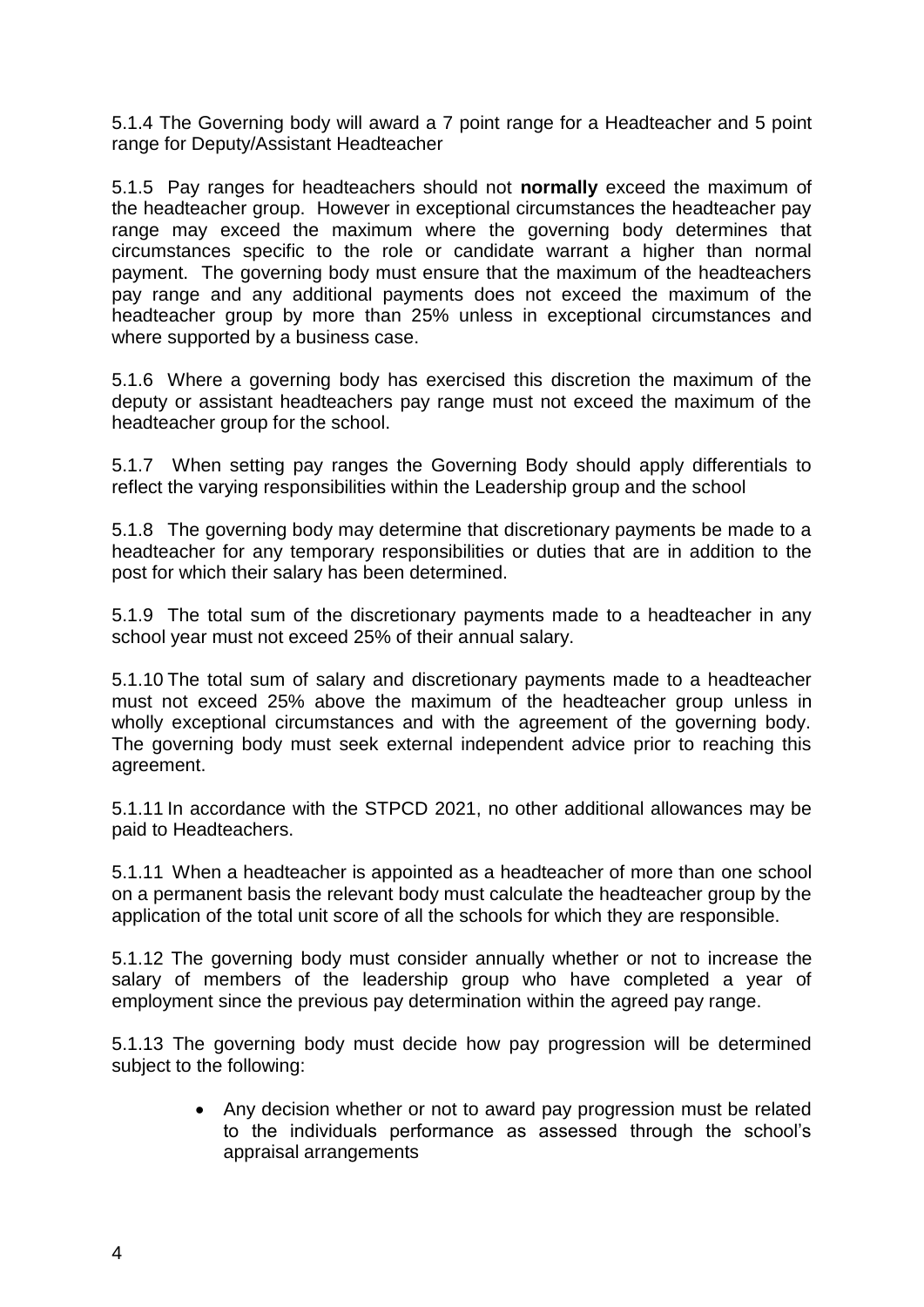- Performance can be assessed and objectives set against the new Headteacher standards
- A recommendation on pay must be made in writing as part of the individual's appraisal report and the governing body must have regard to this recommendation
- In order to reach a decision whether or to award pay progression the governing body must seek to agree objectives with the individual relating to school leadership and management and pupil progress
- Pay decisions must be clearly attributable to the performance of the individual
- Continued good performance, evidenced by the most recent appraisal should give the individual an expectation of progression up the pay range

#### **6. QUALIFIED CLASSROOM TEACHERS**

The Governing Body will determine the starting salary of a vacant classroom teacher post on the main pay range or upper pay range.

#### **6.1 Main pay range**

6.1.1 For pay determinations from 1 September 2021 the pay panel will use the following points:

| Main pay range   | <b>Salary</b> |
|------------------|---------------|
| Main pay range 1 | £25,714       |
| Main pay range 2 | £27,600       |
| Main pay range 3 | £29,664       |
| Main pay range 4 | £31.778       |
| Main pay range 5 | £34,100       |
| Main pay range 6 | £36,961       |

6.1.2. The Governing Body expects all teachers to perform at the highest possible level and to continue to improve their professional practice year on year. Appraisal objectives will be progressive and developmental, thereby ensuring that good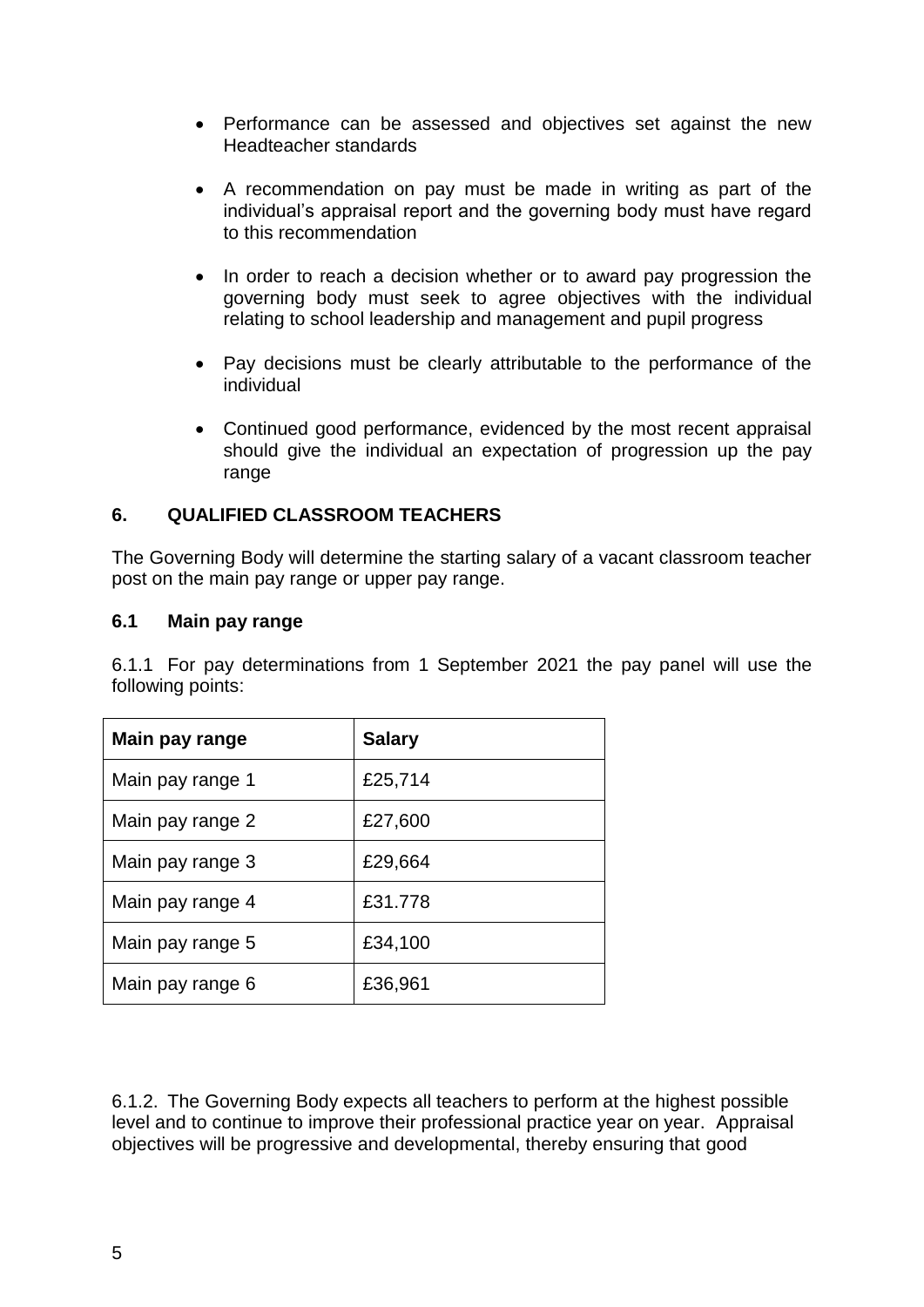performance is rewarded and that good teachers have the opportunity over a number of years, to progress to the maximum of their respective pay range.

6.1.3 In the case of ECTs, whose appraisal arrangements are different, pay decisions will be made by means of the statutory induction process.

6.1.4 Decisions on performance pay progression will be based on an assessment of the overall performance of the teacher.

6.1.5 A teacher will be eligible for annual performance pay progression through the appraisal process where they:

- 1) have been assessed as meeting all of the teaching standards, throughout the assessment period and performance assessed as 'good' overall
- 2) have had their quality of teaching, learning and assessment judged as at least good overall during the assessment period;
- 3) have been assessed as meeting the requirements of their job description/job role;
- 4) meet their individual performance management objectives; consideration will be given where factors beyond the teacher's control have impacted on their ability to meet objectives;
	- 5) have demonstrated a personal responsibility for identifying and meeting their CPD needs.

The evidence which will be considered in assessing performance will include:

- pupil progress data;
- discussions with pupils
- scrutiny of pupils' work
- quality of teaching against the Teaching Standards, including observed practice;
- self-assessment;
- professional dialogue;
- received feedback;
- performance management statements;
- CPD records.

Where a teacher has been absent for some or all of the assessment period, an assessment will be based on performance during any periods of attendance.

6.1.6 If a teacher demonstrates exceptional performance overall the Governing Body may award (one/two) additional progressions points on the main pay range. Leaders may choose to judge teaching, learning and assessment using the 'outstanding' criteria, as defined by Ofsted, but this is not a requirement.

6.1.7 Reviews will be deemed to be successful unless the performance pay progression criteria set out above are not met and there are significant concerns about standards of performance. A decision not to award pay progression may be made without recourse to capability procedures however any concerns will be recorded as part of the appraisal process. However, teachers who fail to meet the minimum teaching standards and/or who consistently fail to improve their practice or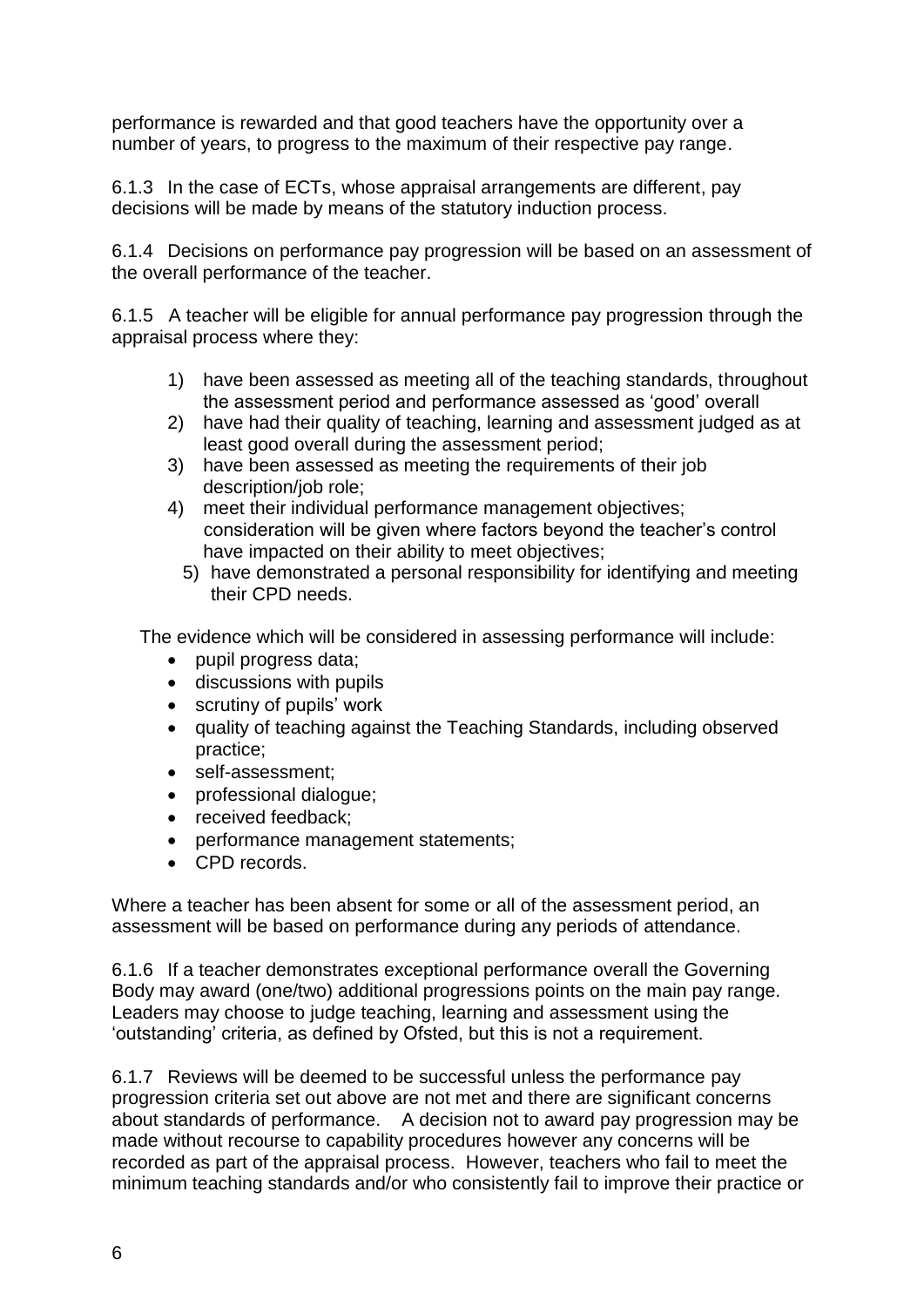to sustain the expected level of performance for their pay level, may be subject to these procedures.

6.1.8 Where a decision not to progress pay or to formal capability procedure is made, the teacher will be supported by the school through the appraisal process to improve their performance.

#### **6.2 Post threshold teachers**

6.2.1 Qualified teachers may apply to be paid on the upper pay range at least once a year in line with their school's pay policy. The post threshold progression process and application is attached at Appendix D.

6.2.2 The upper pay ranges in this school have been divided as follows:

| <b>Upper Pay Range</b> | <b>Salary</b> |
|------------------------|---------------|
| Upper Pay Range 1      | £38,690       |
| Upper Pay Range 2      | £40,124       |
| Upper Pay Range 3      | £41,604       |

6.2.3 In addition to the criteria set out in 6.1.5 the teacher will be required to meet the criteria set out in the STPCD 2021 that:

- the teacher is highly competent in all elements of the teaching standards; and,
- the teacher's achievements and contribution to the school are substantial and sustained.

In this school, this means that the teacher has consistently

- demonstrated that they meet all teaching standards, both in terms of teaching and personal and professional conduct, over a sustained period:
- been assessed as meeting their performance management objectives over a sustained period;

and in addition that;

- teaching, learning and assessment has been rated as good overall, with some outstanding, over a sustained period;
- the teacher has demonstrated over a sustained period an ability to support some pupils to exceed expected levels of progress/achievement;
- the teacher has consistently taken responsibility for identifying and meeting their own professional development needs and used their learning to improve their own practice and pupils' learning;
- the teacher has demonstrated that they have made an impact on the school beyond their own class/group(s) over a sustained period. This may include: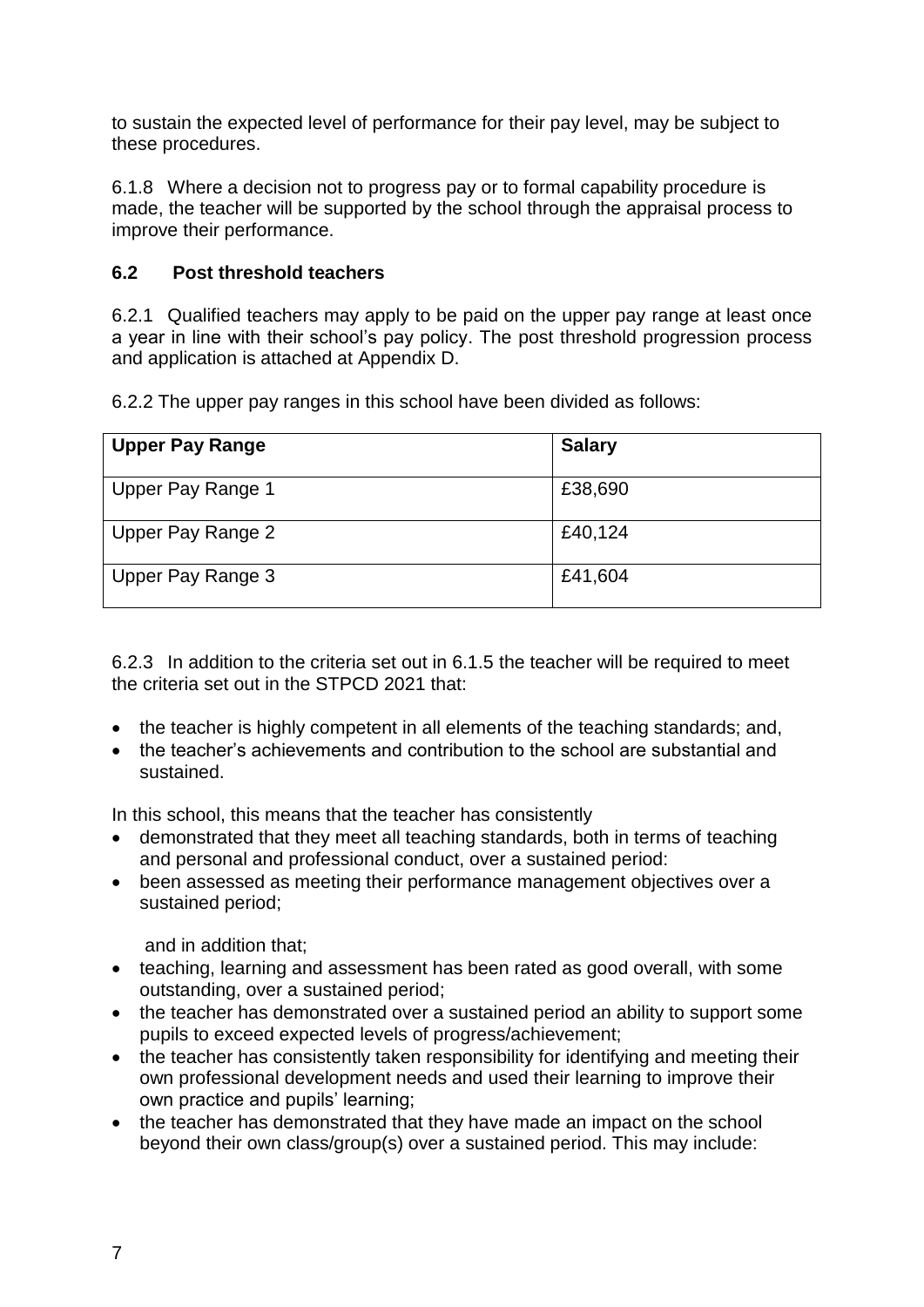- o demonstrating an ability to coach, mentor, advise and demonstrate best practice to, other teachers to enable them to improve their teaching practice;
- $\circ$  contributing to policy and practice which has improved teaching and learning across the school;

Where teachers have been absent through sickness, disability or maternity they may cite written evidence over a 3-year period before the date of the application

#### **Highly competent in this school means**:

The teacher's performance is assessed as having excellent depth and breadth of knowledge, skills and understanding of the Teachers' Standards and the new National Curriculum in the particular role they are fulfilling and the context in which they are working.

#### **Substantial in this school means:**

The teacher's achievements and contribution to the school are significant, not just in raising standards of teaching and learning in their own classroom but also in making a significant wider contribution to school improvement which impacts on pupil progress and the effectiveness of staff and colleagues.

#### **Sustained in this school means**:

The teacher must have made good progress towards their objectives; they will have been expected to have shown that their teaching expertise has grown over the relevant period and is consistently good to outstanding.

### **6.3. Progression on Upper Pay Range**

6.3.1 From 1 September 2021 the pay panel will determine whether there will be any movement on the upper pay range based on a successful appraisal and evidence that the teacher is highly competent in all elements of the relevant standards.

6.3.2 The teacher will be required to meet the criteria set out in the STPCD 2021 that:

- the teacher is highly competent in all elements of the relevant standards and
- the teacher's achievements and contribution to the school to the school are substantial and sustained (See 6.2.3 for definitions)

6.3.3 Where there is evidence that the teacher has made good progress and continues to maintain the criteria set out above and have made good progress towards their objectives the teacher will move to the next point on the upper pay range.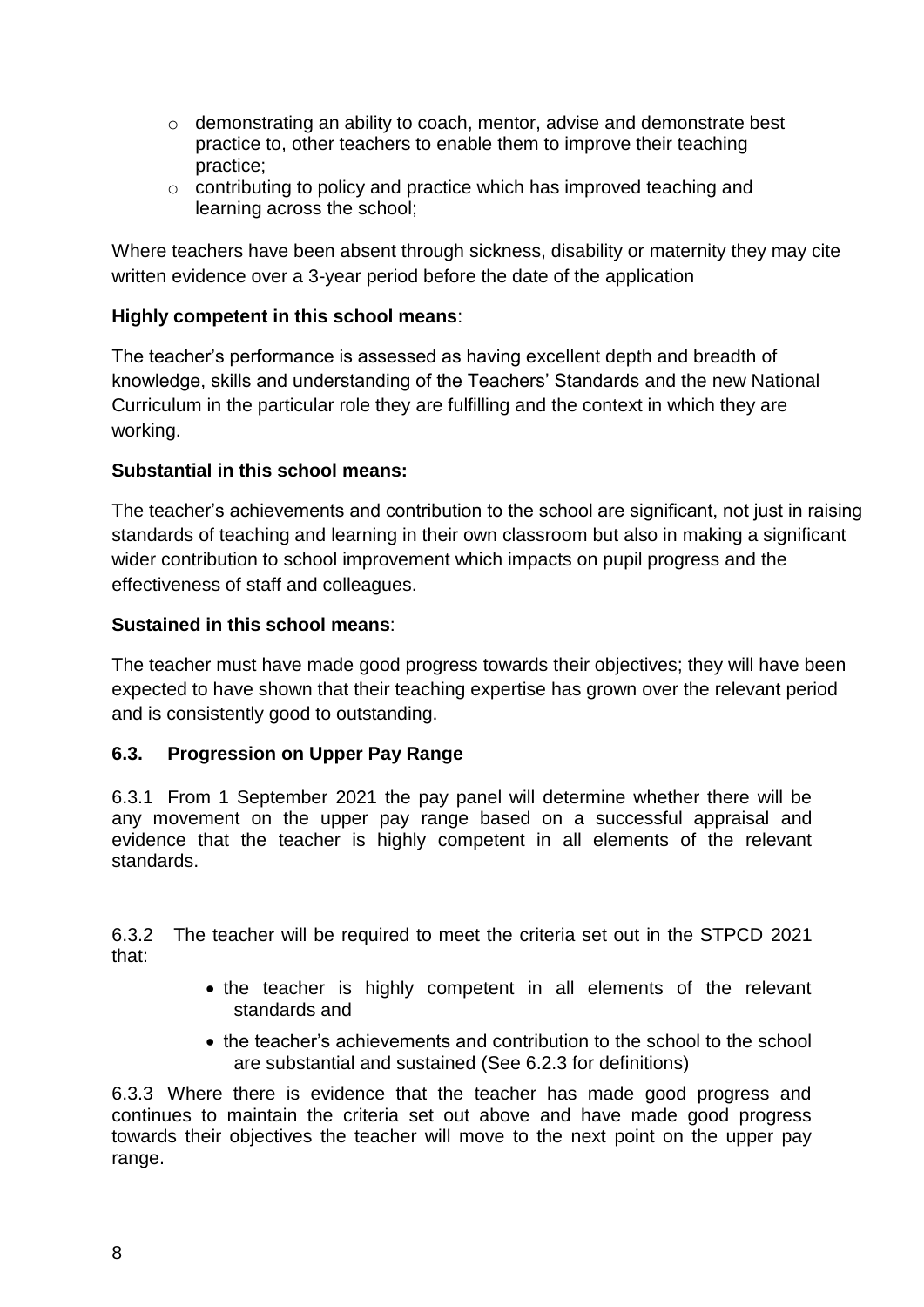6.3.4 Where a teacher's performance is exceptional and they have exceeded their objectives they may progress from the minimum to the maximum of the upper pay range. Teaching, learning and assessment should be overall 'outstanding' as defined by Ofsted.

### **6.4 Leading Practitioners**

The pay panel will pay any teacher appointed to a Leading Practitioner post in accordance with the 2021 STPCD. The school shall determine an individual pay range within the leading practitioner pay range. The pay panel may determine that different posts within the school are paid on different individual pay ranges. The school will ensure that there is enough scope for performance related progression over time.

The pay range for a Leading Practitioner is £42,402 - £64,461.

### **6.5. Unqualified teachers**

6.5.1 The pay panel will pay an unqualified teacher in accordance paragraph 17.1 of the STPCD. The school will appoint to the minimum of the range unless the teacher has relevant qualifications or experience that warrants their appointment to a higher point. The Pay panel may determine an additional award where the teacher:

- taken on a sustained additional responsibility which is:
- focussed on teaching and learning; and
- requires the exercise of a teachers' professional skills and judgement: or
- qualifications or experience which bring added value to the role s/he is undertaking.

6.5.2 For pay determinations from 1 September 2021 the pay panel will use the following unqualified range points:

| Unqualified teacher pay range | Per annum |
|-------------------------------|-----------|
| Point 1                       | £18,419   |
| Point 2                       | £ 20,532  |
| Point 3                       | £ 22,644  |
| Point 4                       | £ 24,507  |
| Point 5                       | £26,622   |
| Point 6                       | £ 28,735  |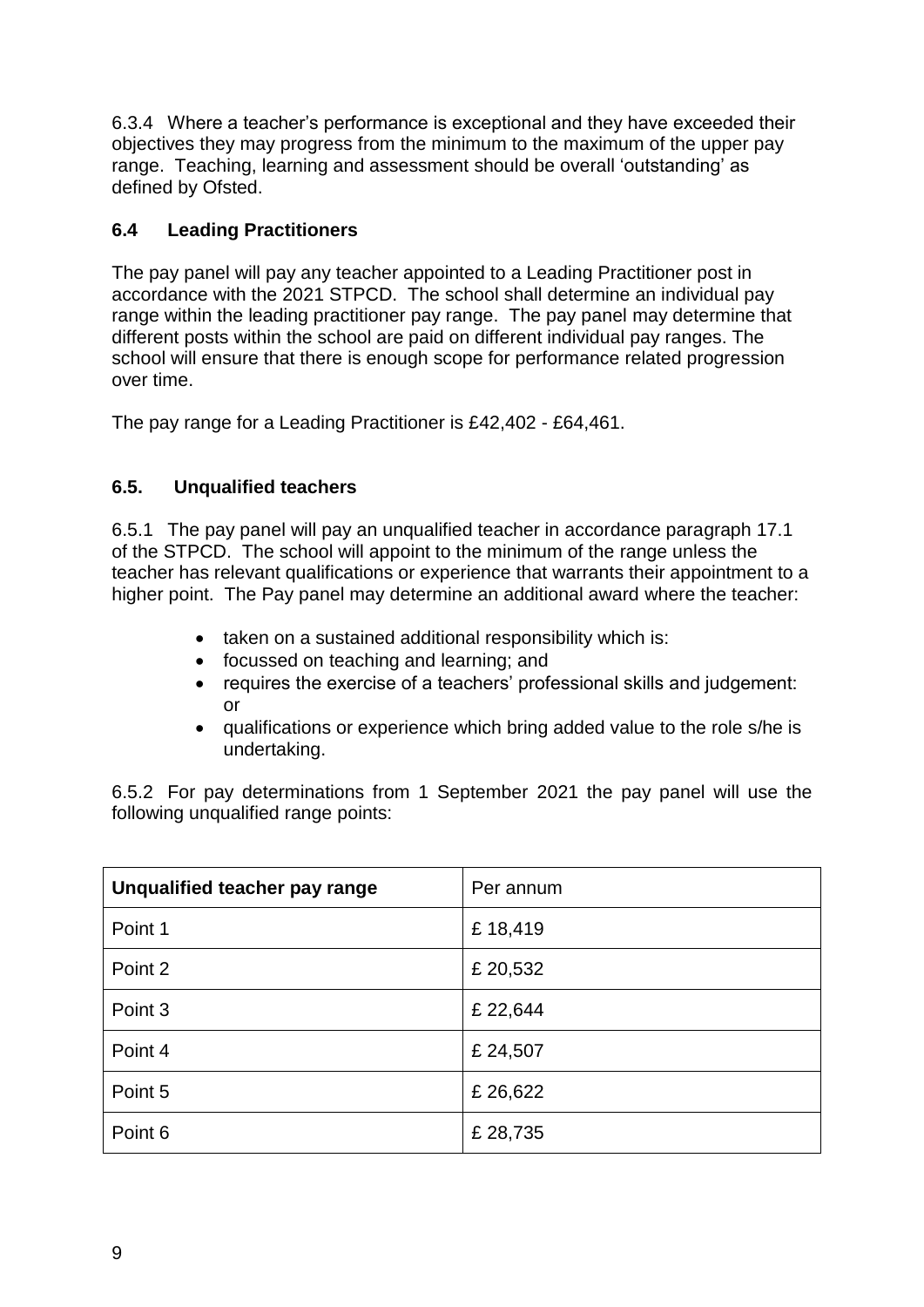6.5.3 To progress by one point through the unqualified pay range teachers will need to have made good progress towards their objectives and have shown evidence of:

- An improvement of teaching skills
- In increasing positive impact on pupil progress
- In increasing impact on wider outcomes for pupils
- Improvements in specific elements of practice identified to the teacher
- An increasing contribution to the work of the school
- An increasing impact on the effectiveness of staff and colleagues

6.5.4 If an unqualified teacher demonstrates exceptional performance, the governing body may award (one/two etc) additional points on the unqualified pay range.

6.5.5 The school's appraisal policy sets out the sources of evidence used to demonstrate progress.

#### **7. DISCRETIONARY ALLOWANCES AND PAYMENTS**

#### **7.1 Teaching and Learning Responsibility Payments (TLRs) (nb. only payable to qualified teachers).**

Permanent TLRs will be awarded to the holders of the posts indicated in the attached staffing structure (attach school staffing structure).

#### 7.1.2 Criterion

A Teaching and Learning Responsibility TLR1 or TLR2 payment may be awarded to a classroom teacher for undertaking a sustained additional responsibility in the context of the school's staffing structure for the purpose of ensuring the continued delivery of high-quality teaching and learning for which they are made accountable.

#### 7.1.3 Factors

Before awarding a TLR, the governing body must be satisfied that the teacher's duties include a significant responsibility that is not required of all classroom teachers, and that

- a) is focused on teaching and learning;
- b) requires the exercise of a teacher's professional skills and judgement;
- c) requires the teacher to lead, manage and develop a subject or curriculum area; or to lead and manage pupil development across the curriculum;
- d) has an impact on the educational progress of pupils other than the teacher's assigned classes or groups of pupils; and
- e) involves leading, developing and enhancing the teaching practice of other staff.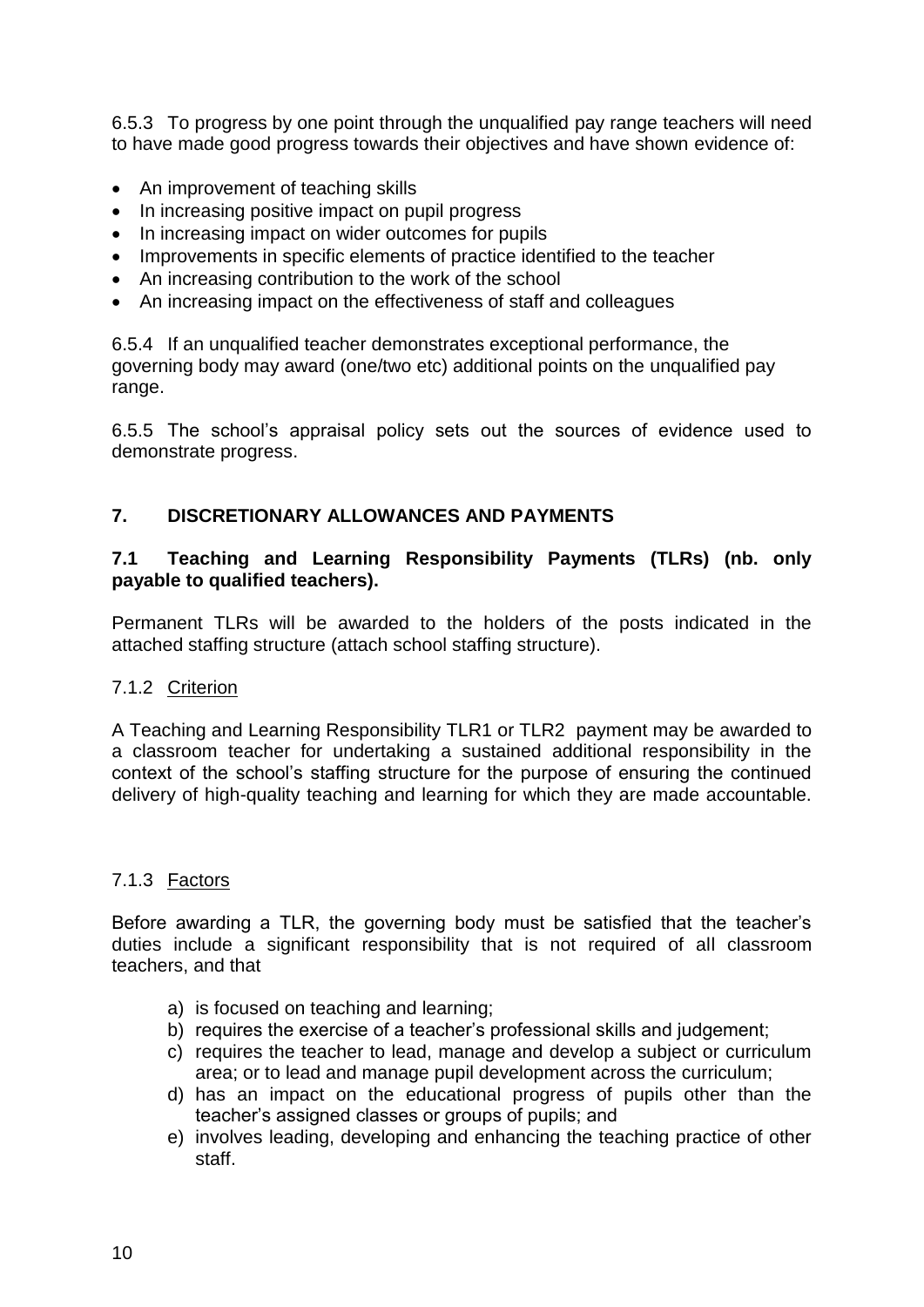Before awarding a TLR1 the governing body must also be satisfied that the 'significant responsibility' referred to above includes in addition line management responsibility for a significant number of people.

#### 7.1.4 Values

The values of TLRs must fall within the following ranges:

the annual value of a TLR1 is £8,291 to £14,030

the annual value of a TLR2 is £2,873 to £7,017

The values of TLRs to be awarded will be set out in the schools staffing structure. Posts of equal weight will attract equal value.

7.1.5 TLR3 payments may be awarded for a fixed-term period. The governing body must be satisfied that the responsibilities meet the criteria set out in STPCD 2021 paragraph 20.3 and that they are awarded for delivery of a significant responsibility in relation to a clearly time-limited school improvement or one-off externally driven project and that the responsibilities are not a permanent or structural requirement which should instead be rewarded by means of a permanent TLR payment.

A TLR3 is a fixed-term award. TLR3s may be awarded only for clearly time-limited school improvement projects, one-off externally driven responsibilities, or where teachers are undertaking planning, preparation, coordination of, or delivery of tutoring to provide catch-up support to pupils on learning lost to the pandemic, and where that tutoring work is taking place outside of normal directed hours but during the school day. The fixed-term for which they are to be awarded must be established at the outset of the award. The relevant body should not award consecutive TLR3s for the same responsibility unless that responsibility relates to tutoring, as set out above.

Although a teacher cannot hold a TLR1 and a TLR2 concurrently, a teacher in receipt of either a TLR1 or a TLR2 may also hold a concurrent TLR3.

7.1.6 The headteacher will determine what projects should attract a TLR3 Allowance and the value of those allowances having regard to the context, nature and complexity of the responsibility. The annual value should be no less than £571 and no greater than £2,833. This amount will be paid on the FTE amount and not pro-rated for part-time teachers

7.1.7 A recommendation to award a temporary TLR payment will be discussed with staff. The headteacher may invite teachers to express interest in relevant projects and will allocate TLR3s on the basis of an assessment, through professional dialogue, of which teacher has the relevant skills and knowledge required for the specific project.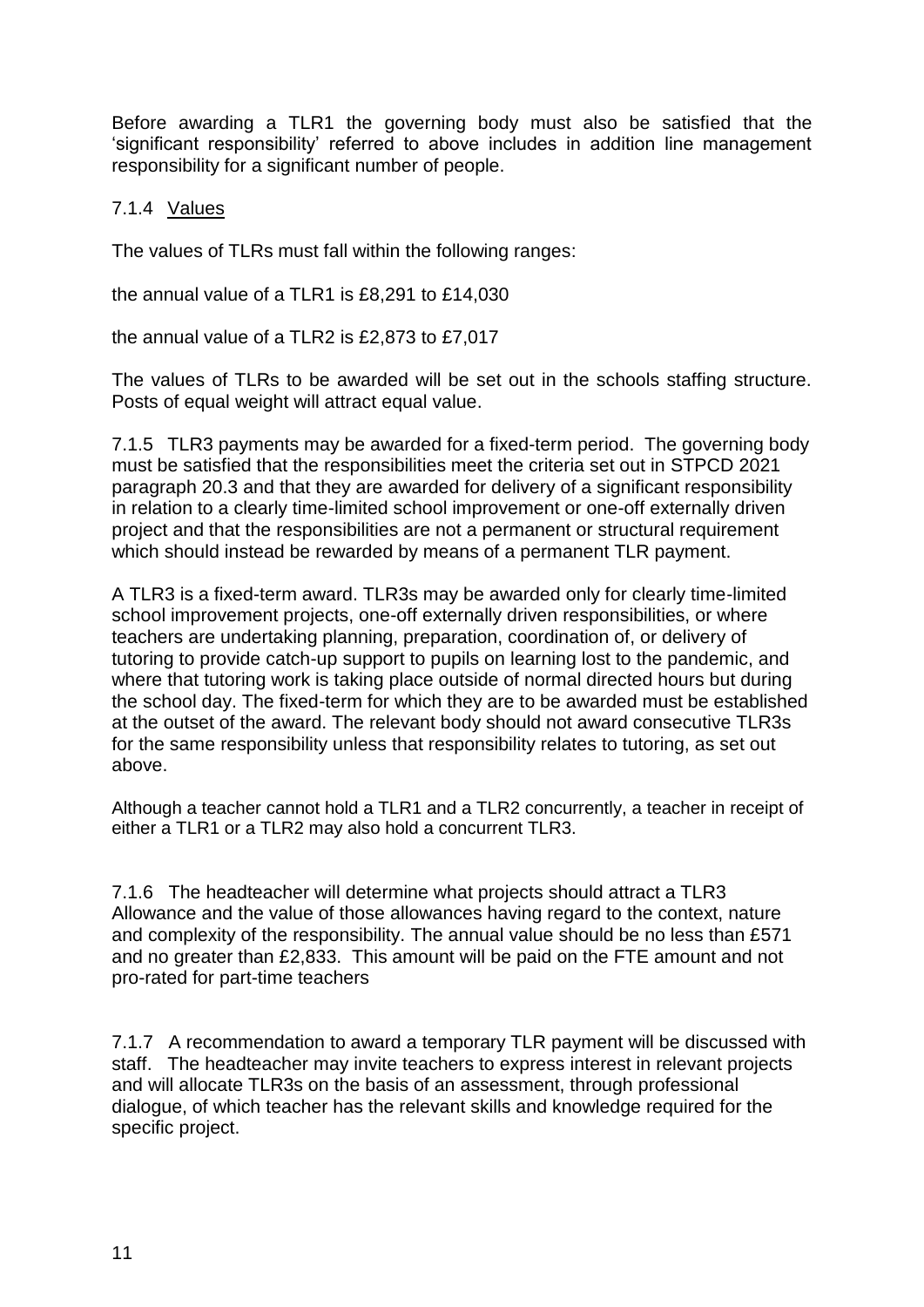### **7.2 Special Educational Needs allowances (SEN)**

7.2.1 An SEN allowance of no less than £2,270 and no more than £4,479 pa will be paid to eligible classroom teachers under the provisions of the STPCD.

7.2.2 Where an SEN allowance is paid the spot value will be determined by taking account of the schools' SEN provisions and:

- Whether there are any mandatory qualifications required for the job
- The qualifications and/or expertise of the teacher relevant to the post; and
- The relevant demands of the post.

#### **7.3 Salary Safeguarding**

7.3.1 Salary safeguarding will be paid to eligible teachers under the provisions of the STPCD.

7.3.2 Safeguarding details will be confirmed in writing to the teacher and will be reviewed annually to ensure that the teacher remains eligible to receive the safeguarding.

7.3.3 Where the teacher is in receipt of salary safeguarding which exceeds a total of £500, the schools will allocate appropriate and additional responsibilities commensurate with the safeguarded sum for the period of the safeguarding. If the teacher unreasonably refuses to carry out such additional duties the school will give the teacher written notice of its intention to withdraw the safeguarding payment.

#### **7.4**. **Part-time teachers**

7.4.1 Teachers who work less than a full day or week are deemed to be part-time. The proportion of full-time will be calculated in accordance with the Teachers Pay & Conditions Document as follows:

Teacher's timetabled teaching time

 $=$  part-time percentage School's timetabled teaching time

7.4.2 Part-time teachers will be expected to work a corresponding proportion of directed time and will receive a corresponding proportion of a full- time salary.

The salary and any allowances, except for TLR3s of a part time teacher must be determined in accordance with the pro rata principle.

#### **8. OTHER PAYMENTS**

#### **8.1 Continuing professional development**

Teachers other than the Headteacher who undertake **approved** voluntary continuing professional development on days when they do not normally work for example at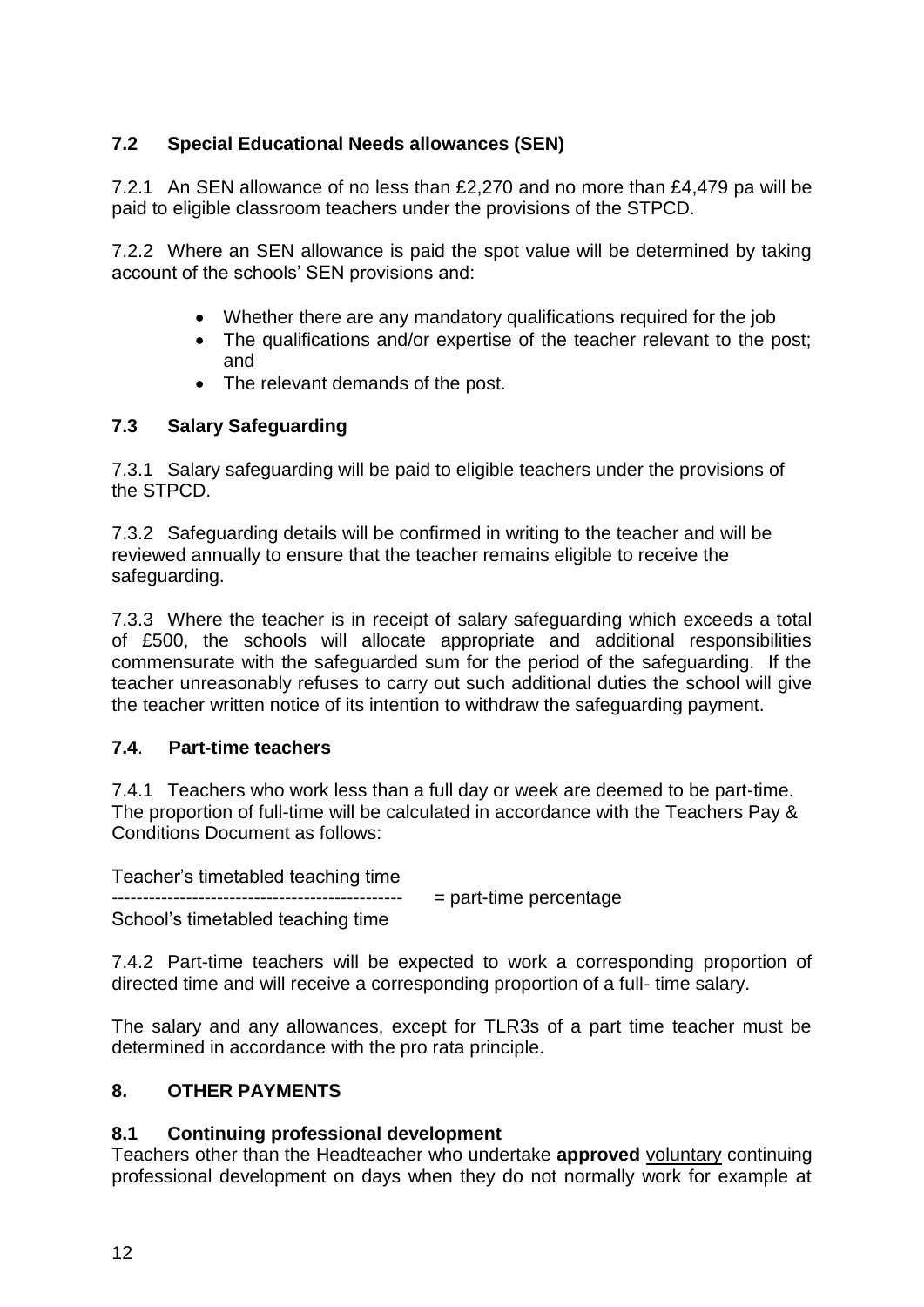the weekend or in the school closure periods will be entitled to an additional payment. For part time teachers this may be at times during the term when they do not normally work if they have exceeded their contractual hours of directed time. The daily payment will be calculated by dividing their main pay range salary by 194. Any part day or hourly payment will be based on the daily rate divided by 6.5.

#### **8.2 Out-of-school learning activities**

8.2.1 Teachers other than the Headteacher who voluntarily undertake approved learning activities outside of normal school hours and whose salary range does not take account of such activity may be entitled to an additional payment. This will be payable once the annual hours exceed the 1258.5 hours of directed time per year where directed time does not include planning, preparation and assessment time as described in part XII of the school teacher pay and conditions document. For part time teachers this may be at times during the term when they do not normally work if they have exceeded their contractual hours of directed time.

8.2.2 The daily payment will be calculated by dividing their annual salary by 194. Any part day or hourly payment will be based on the daily rate divided by 6.5.

8.2.3 The Governing Body will formally authorise any agreement for a teacher, other than the headteacher to provide services relating to the raising of standards in one or more other school. Where such an agreement is authorised, the Governing Body will determine, what, if any, proportion will be paid to the teacher and/or other staff, of additional income received by the school as part of the agreement. Any such payments will be in accordance with the terms of the Teachers' Pay & Conditions Document and will be temporary with no entitlement to safeguarding when they cease.

8.2.4 Many schools allocate responsibility for initial teacher training activity as part of their routine management responsibility. This may be shared by a number of managers depending on where placements are. Schools should delete this paragraph or determine what the payment will be and for which activities.

8.2.5 Teachers other than Headteachers who voluntarily undertake additional school-based activities with student teachers on initial teacher training activities will be entitled to a payment of £XXXX (determined by the school) per year as an allowance for this additional work. This will only be payable when these activities are additional to their normal teaching and management duties.

8.2.6 Activities that will attract payment are as follows:

(Schools need to add those duties that apply but samples of likely activities are):

- Supervising and observing teaching practice
- Running seminars or tutorials
- Formally assessing students competence
- Planning and preparing materials for an ITT course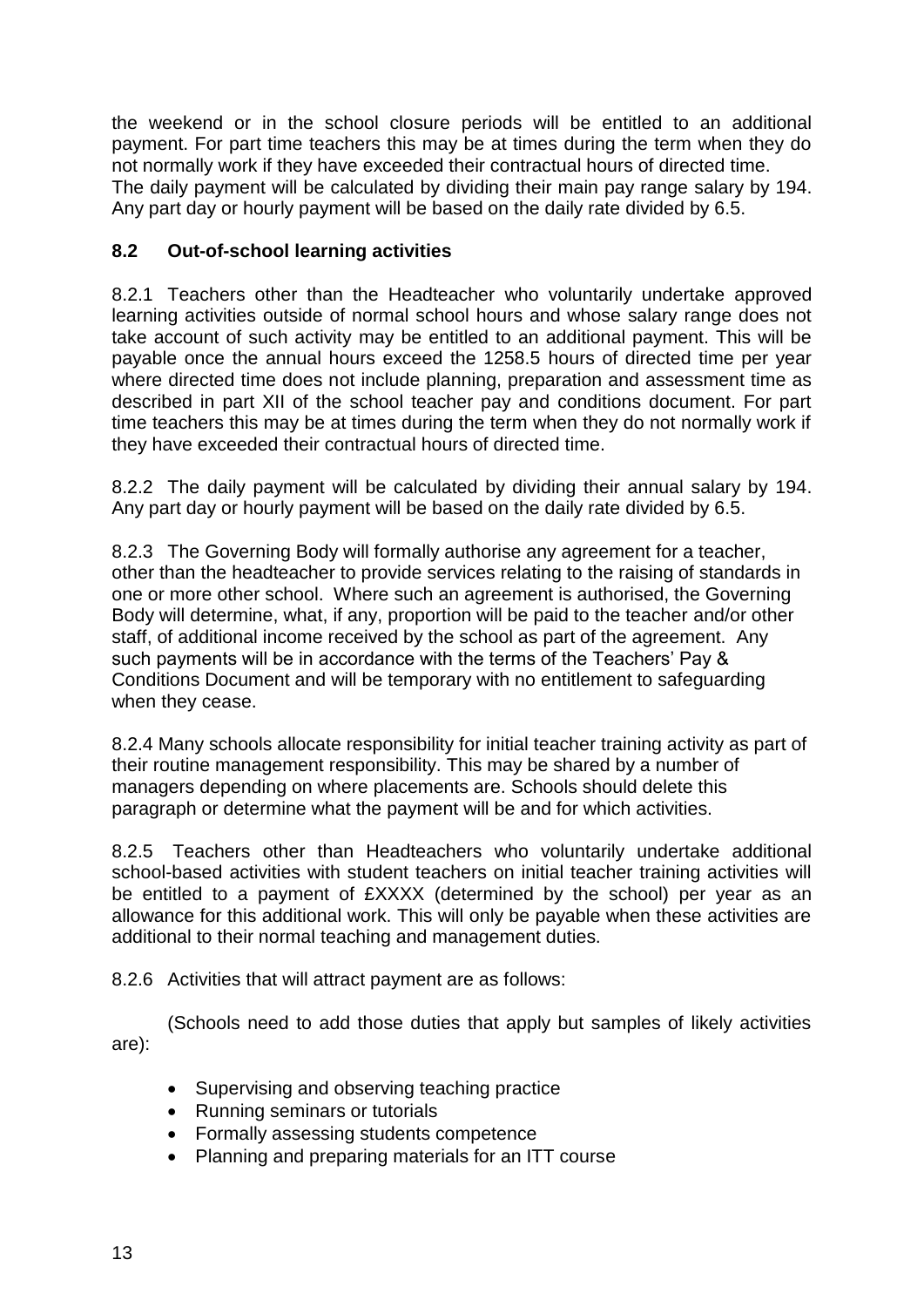8.2.7 Teachers who perform initial teacher training duties which are not part of the ordinary running of the school will be given separate non-teaching contracts of employment to cover areas of work that are not part of their teaching job. Areas of work that will attract a payment will include:

(Schools need to add those duties that apply but samples of likely activities are):

- Managing and co-ordinating the schools' programme of support for teachers training at the school and other local schools.
- Management of the budget and application for grant aid to support the schools work with those teachers who are training in-house for QTS.
- Liaising with the awarding body for QTS in relation to quality of provision at school level.

#### **8.3 Keeping in touch days (KIT)**

8.3.1 Maternity regulations (The Maternity and Parental Leave etc. and the Paternity and Adoption Leave (Amendment) Regulations 2006) allow for employees to work during their maternity or adoption leave for a maximum of 10 days where this has been agreed by the school and the employee. Remuneration for attendance at work or on training days will be calculated on an hourly basis (1/1258.5 of full time annual salary). Any Statutory Maternity Pay received for that day will be offset against this.

The Shared Parental Leave Regulations 2014 also provide for up to 20 additional 'SPLIT' days where this has been agreed by the school and employee. Remuneration for attendance at work for SPLIT days will be as outlined above.

#### **8.4 Recruitment and Retention Allowances**

#### *(schools need to amend this paragraph if they don't have recruitment and retention difficulties –simply to say that payments will not be made.)*

8.4.1 All teachers can be awarded recruitment and retention payments when it is demonstrated that recruiting and retaining staff in particular posts is causing difficulty and/or where there is a difficulty recruiting staff in particular subject areas or types of schools within the Borough or the locality.

8.4.2 Any recruitment and retention payments and the costs of the relocation and mortgage subsidy schemes are funded by the school budget. Funding must be identified and planned for prior to any offer being made to employees or to new staff. Payments should only be made for recruitment and retention purposes and not for carrying out specific responsibilities or to supplement pay for other reasons.

8.4.3 The Governing Body will pay recruitment awards for a fixed period in the following circumstances *(*School to insert relevant circumstances eg.as an incentive when the school is experiencing difficulties in recruiting a new teacher to a specific post)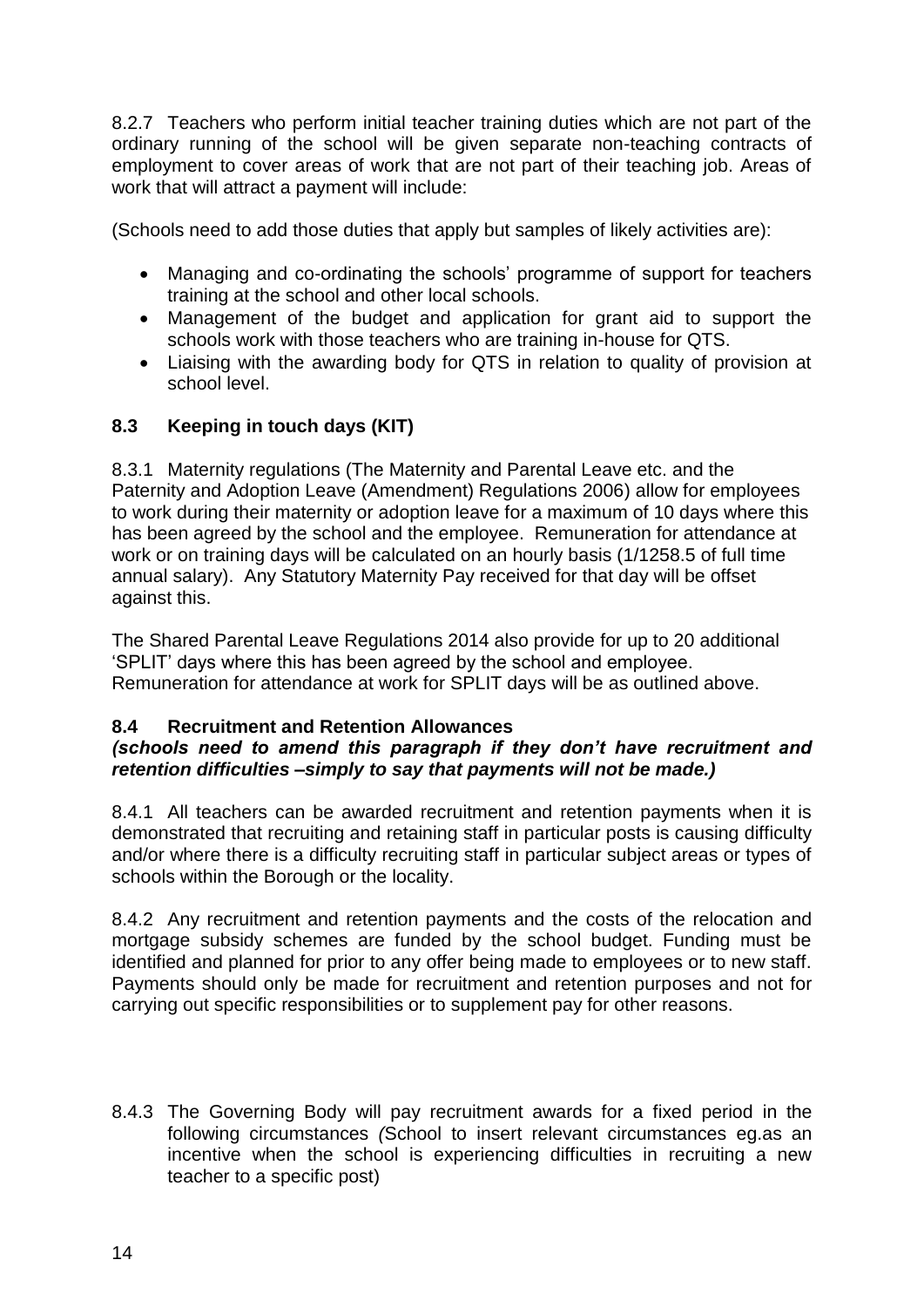8.4.4 The Governing Body will review the level of payment/benefit annually.

8.4.5 This payment does not apply to headteachers other than as reimbursement of reasonably incurred housing or relocation costs. All other recruitment and retention considerations in relation to a headteacher must be taken into account when determining the headteacher salary range.

#### **8.5 Payment for teachers undertaking additional professional work**

8.5.1 Any absence from the school for work of this kind must be formally authorised by the governing body in relation to a headteacher or the headteacher in relation to other teachers.

8.5.2 When agreeing to release staff to undertake such work, the governing body or head must take into account:

- The needs of the school and its pupils;
- The benefits that the activity would bring to the school;
- The impact of other staff, including their workload;
- The workload and work/life balance of the individual.

8.5.3 In the case of teachers undertaking additional work in their own time, for example exam marking, the teacher will be paid directly for the work done. For work undertaken during the school time, for example moderation work, the school is reimbursed for any supply cover costs.

8.5.4 Any service provided by the headteacher of one school to another school must be authorised formally by the governing body and where the work extends over more than a 12 month period, the agreement of the governing body must be formally reviewed annually or sooner if appropriate. The Governing Body should also agree arrangements for terminating such work.

8.5.5 Consideration should be given to the remuneration of other teachers who as a result of a headteachers temporary additional role are taking on additional responsibilities and activities. The governing body should consider the appropriate use of acting allowances and other temporary payments e.g. a deputy headteacher may be awarded a temporary increase on their pay range or a teacher awarded a TLR3 payment.

#### **8.6 Honoraria**

8.6.1 The governing body will not pay any honoraria to any member of the teaching staff.

#### **8.7 Short term/Supply teachers**

8.7.1 Teachers employed for a full pupil day must be paid at a daily rate of 1/194<sup>th</sup> of their annual salary. For periods of less than a day they must be paid on 1/1258.5 of their annual salary.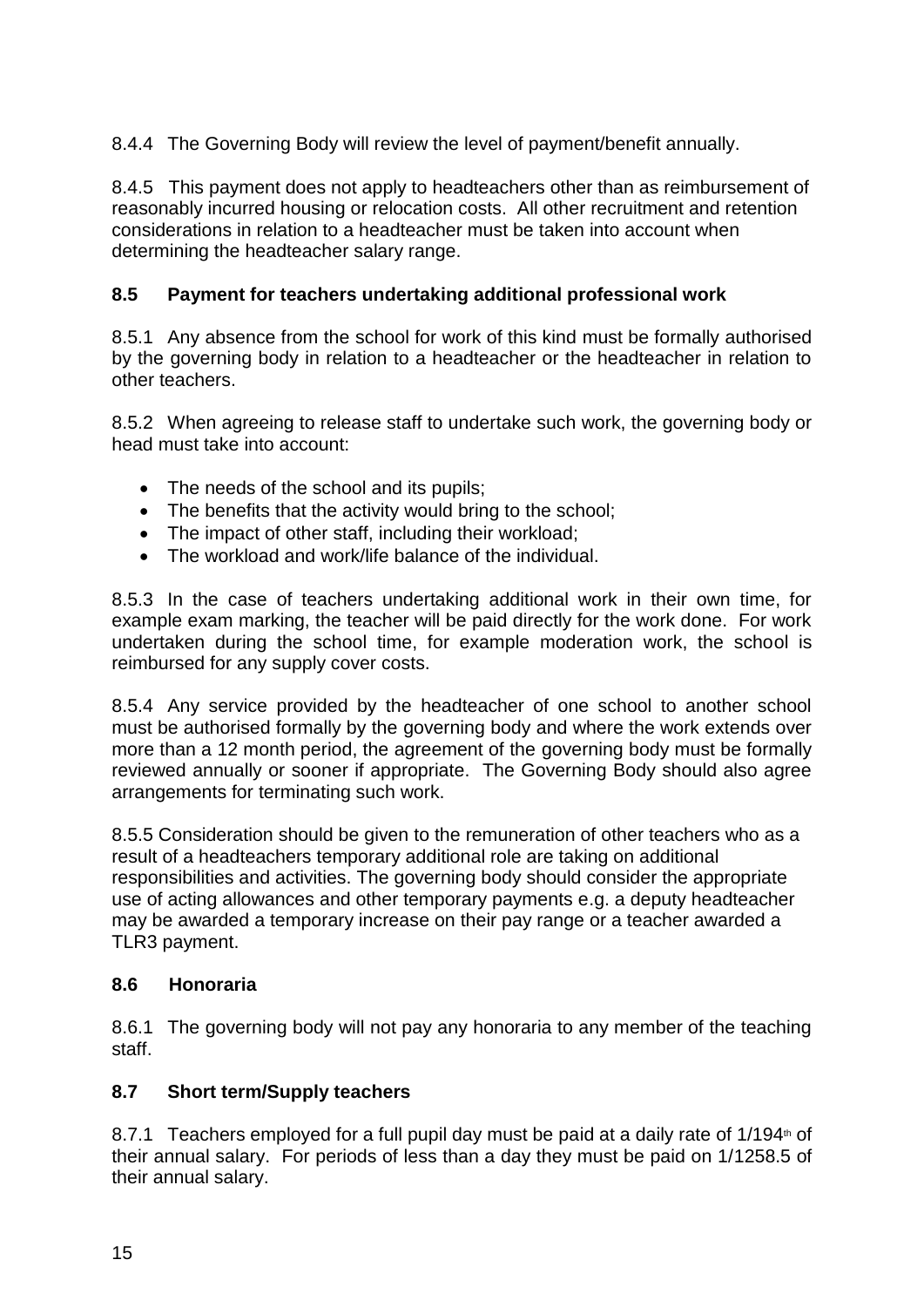## **Terms of Reference – Pay Panel/Appeals Panel**

The Governing Body shall establish a Pay Panel to agree and implement the approved Pay Policy in respect of the pay for all teaching staff

#### **Membership**

The Staff Pay Panel shall consist of at least three named members of the Governing Body, none of whom shall be employees. The headteacher may attend all proceedings of the Pay Panel for the purposes of providing information and advice, but must withdraw when their own salary is being discussed.

#### **Terms of Reference**

- To determine the Pay Policy for the school;
- To advise the Governing Body/Finance Committee on current and future pay level;
- To ratify appropriate salary ranges and starting salaries for Lead Practitioners, and member of the leadership group;
- To ratify annual pay progress for teachers (by 31 October at the latest) as set out in the Pay Policy, taking account of any recommendations made on the Performance Management review statement, in accordance with the approved pay policy.
- To approve applications to be paid on the Upper Pay Range
- To approve annual pay progress for the headteacher (by 31 December at the latest), taking account of the recommendation made by the Headteacher's Performance Review Panel, following the annual review.
- To determine the application of national inflationary increases as required; To monitor and report to the full Governing Body on the annual pattern of performance pay progression at each level and the correlation between pay progression, quality of teaching and outcomes for pupils.

The Governing Body shall establish a Pay Appeals Committee to deal with all appeals against pay decisions.

#### **Membership**

The Pay Appeals Committee shall consist of at least three named members of the Governing Body, none of whom shall be employees or members of the Pay Committee.

The headteacher may attend all proceedings of the Pay Appeals Committee for the purpose of providing information and advice (except where the appeal is in respect of his/her own salary, where s/he will attend for the purposes of making his/her case).

#### **Terms of Reference**

• To determine formal appeals against pay determinations in accordance with the Appeals Procedure set out in the Pay Policy.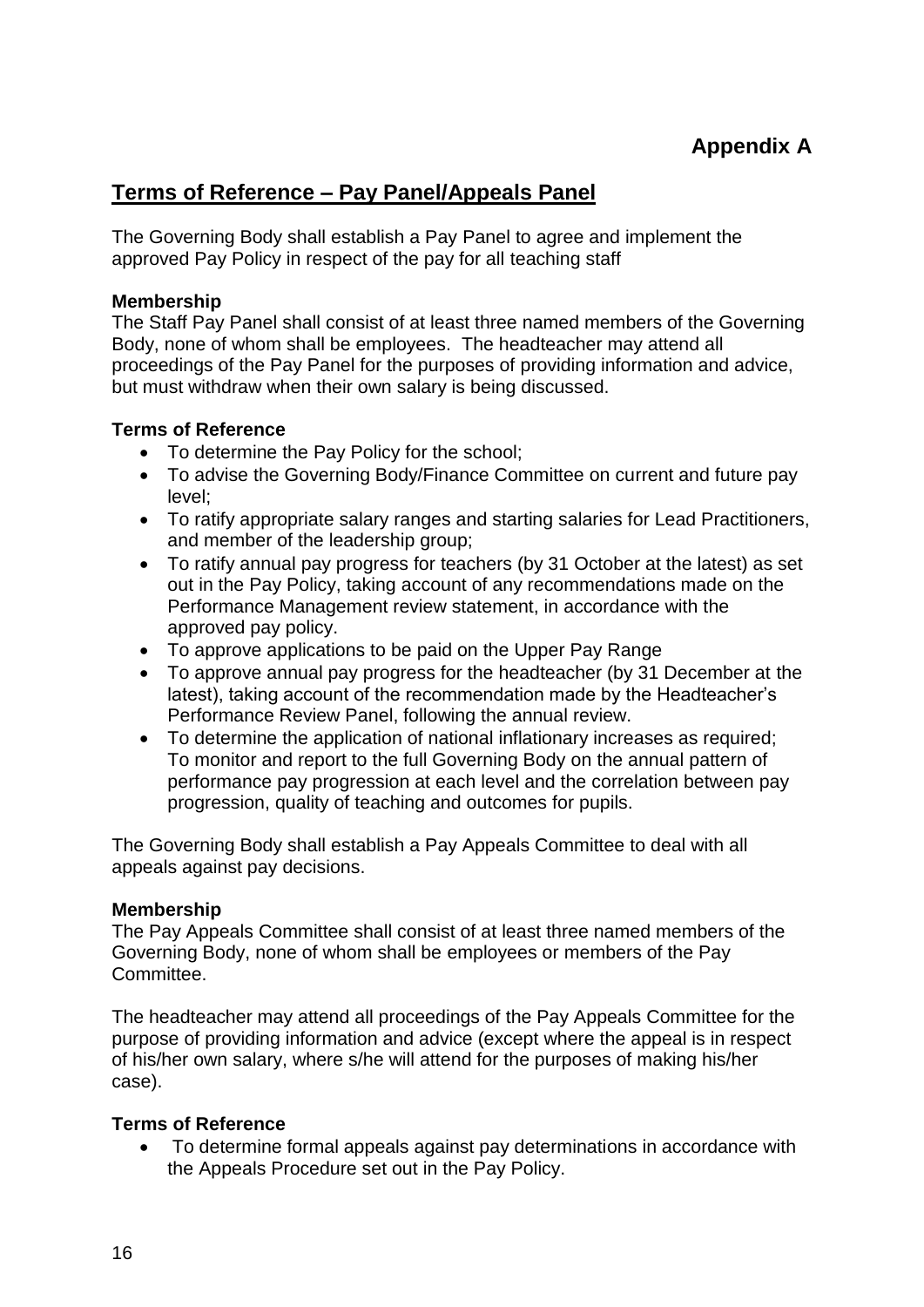## **Pay Panel Appeals Procedure**

.

The teacher may, appeal against any determination in relation to their pay or any other decision taken by the governing body that affects their pay. The grounds for appeal are that the Pay Panel by whom the decision was made:

- a) incorrectly applied the pay policy and any provision of the School Teachers Pay and Conditions Document;
- b) failed to have proper regard for statutory guidance;
- c) failed to consider the performance reviewers recommendations for pay progression
- d) failed to take proper account of relevant evidence;
- e) took account of irrelevant or inaccurate evidence
- f) was inconsistent in approach; or
- g) otherwise unlawfully discriminated against the teacher.
- 1. The order of proceedings is as follows:
- 2. The teacher should have the opportunity to discuss a pay recommendation with the headteacher or appraiser before the recommendation is actioned and confirmation of the pay decision is taken by the Governing Body. This will allow the headteacher/appraiser to outline the reasons for the pay recommendation and give the teacher the opportunity to respond to this. This stage in the process may mitigate the need for the formal stages set out below.
- 3. Pay recommendations will be considered by the School's Pay Panel no later than 31 October and a written statement sent to individual teachers setting out their salary and details of any pay progression.
- 4. If the teacher is dissatisfied with the recommendation made by the Pay Panel they should outline in writing the grounds for questioning the decision within five working days of the written notification.
- 5. The pay panel that made the original decision should provide a date for a hearing within five working days of receipt of the teachers request for a formal review. The teacher will be entitled to make representations in person and be accompanied by a colleague or trade union representative at any formal hearing. The teacher will be notified of the outcome of the hearing within 5 working days.
- 6. If the teacher is dissatisfied with the outcome of the pay panel they have the right to appeal to an appeals panel of governors. The appeals panel should comprise 3 governors who were not involved in previous discussions regarding the teacher's pay determination. The governors on the appeals panel should be familiar with the school's pay and appraisal policies.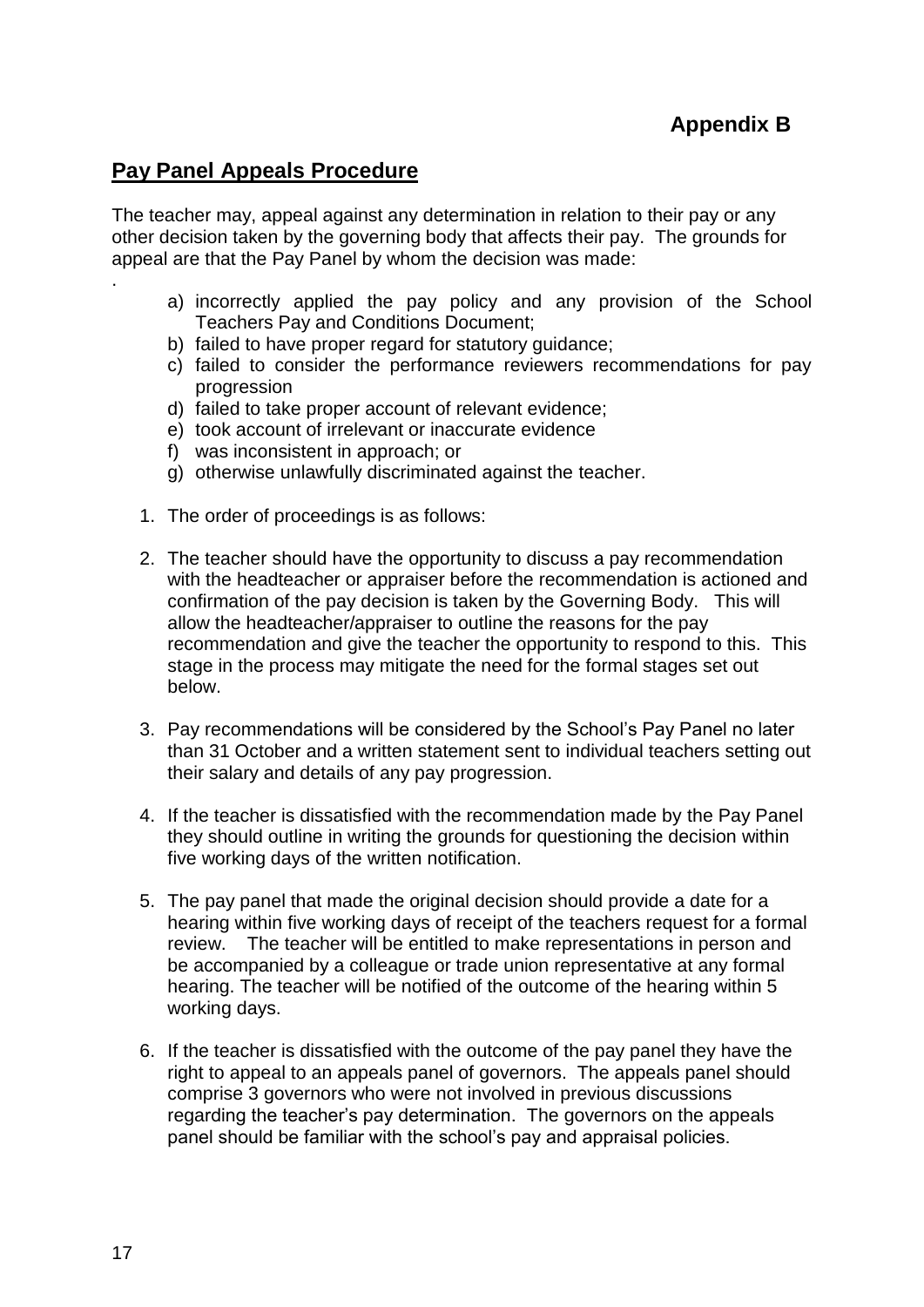- 7. If the teacher wishes to exercise this right they should set down in writing the grounds for their appeal and send it to the Clerk of Governors, within five working days of the notification of the original pay panel's decision. The Clerk should provide a date for a hearing within five working days or receipt of the written appeal request
- 8. The teacher and the Chair of the original pay panel will exchange statements and evidence to be considered at the appeal hearing 5 days before the notified date of the hearing. The statements from both parties will be sent to the members of the panel at least 3 days before the appeal hearing.
- 9. Both the teacher and the Chair of the Pay Panel will have the opportunity to present their evidence and call witnesses and to question each other.
- 10.The presentation of additional written evidence at the Pay Appeal Hearing will only be admitted if the Panel determines that the teacher could not in their opinion, have reasonably submitted this evidence within the prescribed time period, outlined above.
- 11.The panel will decide to:
- Reject the appeal and uphold the pay decision.
- Allow the appeal and confirm that the increased pay should be backdated to the date applicable before the appeals process started.
- 12.The decision of the appeal panel will be given in writing within 5 days. Where the appeal is rejected there will be a record of the evidence considered and the reasons for the decision.
- 13. The decision of the panel is final and there is no further right of appeal within the school or Local Authority.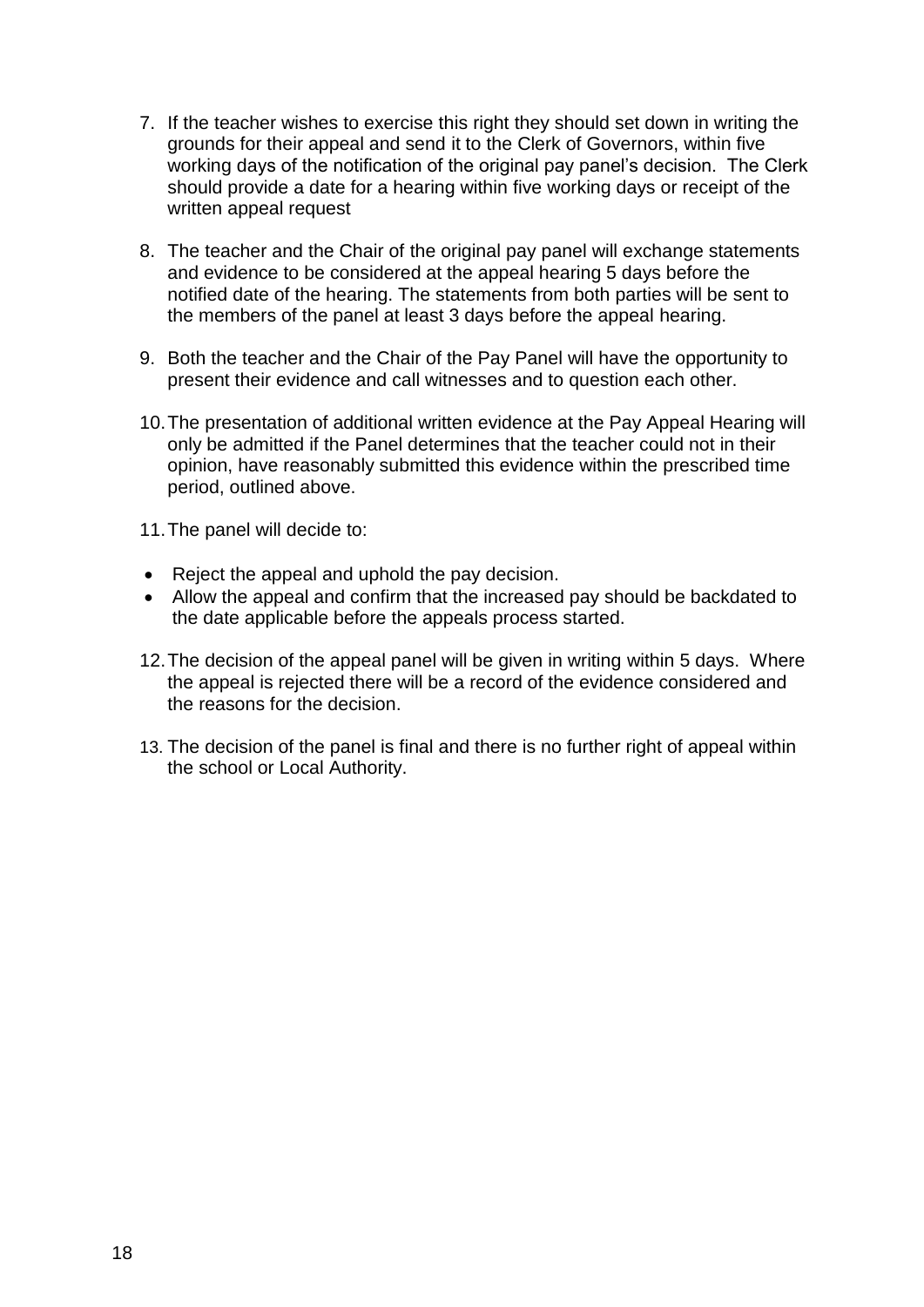# **Appendix C. (a)**

## **Leadership Pay Spines**

| L1                 | 42,195           |
|--------------------|------------------|
| L2                 | 43,251           |
| L <sub>3</sub>     | 44,331           |
| L4                 | 45,434           |
| L5                 | 46,566           |
| L <sub>6</sub>     | 47,735           |
| L7                 | 49,019           |
| L <sub>8</sub>     | 50,151           |
| L <sub>9</sub>     | 51,402           |
| L10                | 52,723           |
| L11                | 54,091           |
| L12                | 55,338           |
| L13                | 56,721           |
| L14                | 58,135           |
| L15                | 59,581           |
| L16                | 61,166           |
| L17                | 62,570           |
| $\overline{118^*}$ | 63,508; 64,143   |
| L19                | 65,735           |
| L20                | 67,364           |
| $L21*$             | 68,346; 69,031   |
| L22                | 70,745           |
| L23                | 72,497           |
| $L24*$             | 73,559; 74,295   |
| L25                | 76,141           |
| L26                | 78,025           |
| $L27*$             | 79,167; 79,958   |
| L28                | 81,942           |
| L <sub>29</sub>    | 83,971           |
| L30                | 86,061           |
| $L31*$             | 87,313; 88,187   |
| L32                | 90,379           |
| L33                | 92,624           |
| L34                | 94,914           |
| $L35*$             | 96,310; 97,273   |
| L36                | 99,681           |
| L37                | 102,159          |
| L38                | 104,687          |
| L39                | 106,176; 107,239 |
| L40                | 109,914          |
| L41                | 112,660          |
| L42                | 115,483          |
| L43                | 117,197          |

**\* See Headteacher Salary table at Appendix C(b)**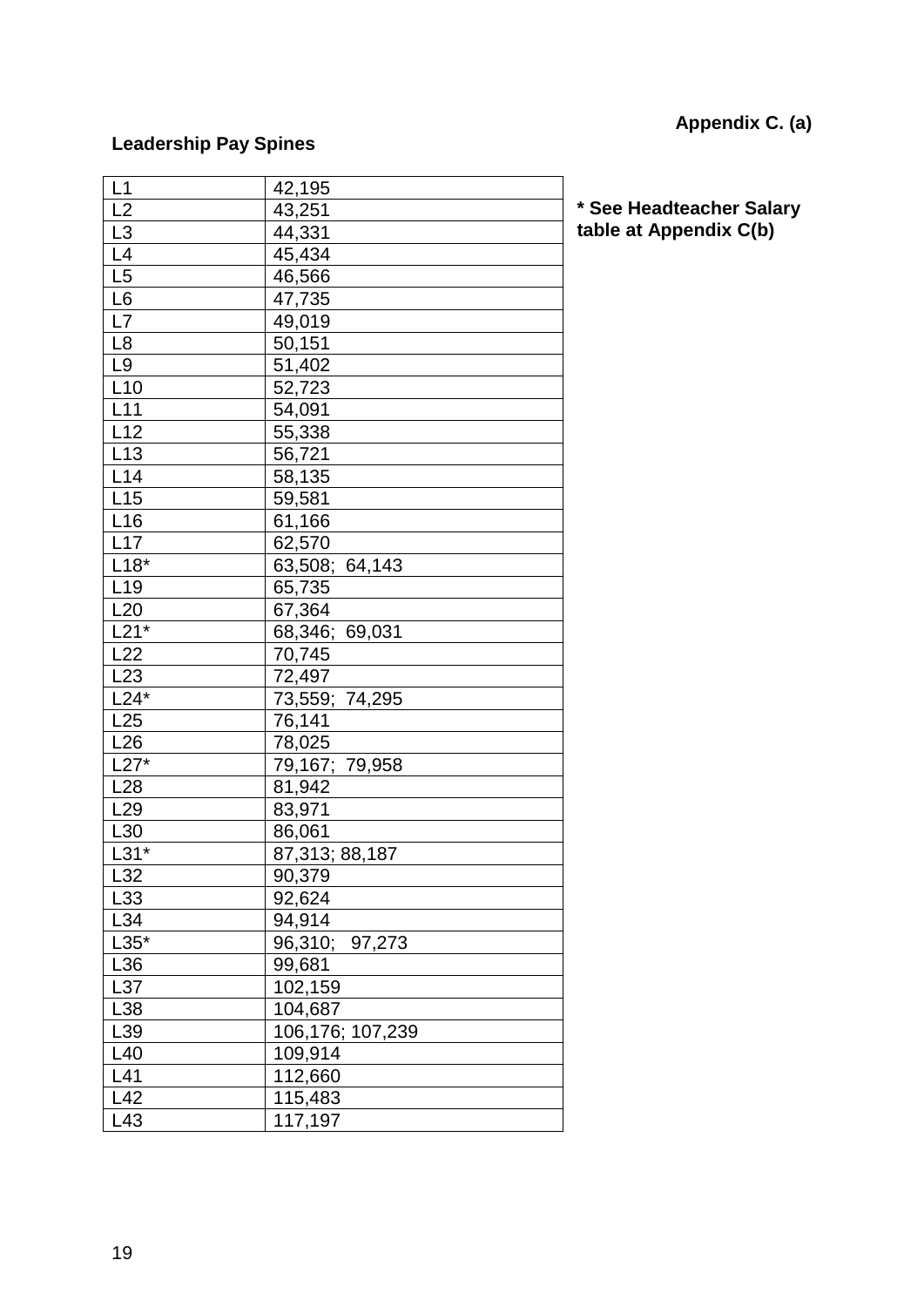#### Apendix C (b) **Headteacher Salary Groups and Spine Points**

| Group 1 |        | Group 2         |        | Group 3         |        | Group 4         |        | Group 5         |        |
|---------|--------|-----------------|--------|-----------------|--------|-----------------|--------|-----------------|--------|
| L6      | 47,735 | L8              | 50,151 | L11             | 54,091 | L14             | 58,135 | L18             | 64,143 |
| L7      | 49,019 | L9              | 51,402 | L12             | 55,338 | L <sub>15</sub> | 59,581 | L <sub>19</sub> | 65,735 |
| L8      | 50,151 | L10             | 52,723 | L13             | 56,721 | L <sub>16</sub> | 61,166 | L20             | 67,364 |
| L9      | 51,402 | L11             | 54,091 | L14             | 58,135 | L17             | 62,570 | L21             | 69,031 |
| L10     | 52,723 | L12             | 55,338 | L15             | 59,581 | L <sub>18</sub> | 64,143 | L <sub>22</sub> | 70,745 |
| L11     | 54,091 | L13             | 56,721 | L <sub>16</sub> | 61,166 | L <sub>19</sub> | 65,735 | L23             | 72,497 |
| L12     | 55,338 | L14             | 58,135 | L17             | 62,570 | L20             | 67,364 | L24             | 74,295 |
| L13     | 56,721 | L15             | 59,581 | L <sub>18</sub> | 64,143 | L <sub>21</sub> | 69,031 | L25             | 76,141 |
| 14      | 58,135 | L16             | 61,166 | L <sub>19</sub> | 65,735 | L22             | 70,745 | L26             | 78,025 |
| L15     | 59,581 | L17             | 62,570 | L <sub>20</sub> | 67,364 | L <sub>23</sub> | 72,497 | L27             | 79,958 |
| L16     | 61,166 | L <sub>18</sub> | 64,143 | L21             | 69,031 | L24             | 74,295 | L <sub>28</sub> | 81,942 |
| L17     | 62,570 | L <sub>19</sub> | 65,735 | L22             | 70,745 | L <sub>25</sub> | 76,141 | L <sub>29</sub> | 83,971 |
| $L18*$  | 63,508 | L20             | 67,364 | L <sub>23</sub> | 72,497 | L <sub>26</sub> | 78,025 | L30             | 86,061 |
|         |        |                 |        |                 |        |                 |        |                 |        |

| Group 2         |        |
|-----------------|--------|
| L8              | 50,151 |
| L9              | 51,402 |
| L <sub>10</sub> | 52,723 |
| L11             | 54,091 |
| L12             | 55,338 |
| L13             | 56,721 |
| L14             | 58,135 |
| L <sub>15</sub> | 59,581 |
| L16             | 61,166 |
| L17             | 62,570 |
| L18             | 64,143 |
| L <sub>19</sub> | 65,735 |
| L <sub>20</sub> | 67,364 |
| $L21*$          | 68,346 |

| Group <sub>2</sub> |        | Group 3         |        |  | Group 4         |        |  | Group 5         |        |  |
|--------------------|--------|-----------------|--------|--|-----------------|--------|--|-----------------|--------|--|
| L8                 | 50,151 | L11             | 54,091 |  | L14             | 58,135 |  | L <sub>18</sub> | 64,143 |  |
| L9                 | 51,402 | L12             | 55,338 |  | L15             | 59,581 |  | L <sub>19</sub> | 65,735 |  |
| L10                | 52,723 | L13             | 56,721 |  | L <sub>16</sub> | 61,166 |  | L <sub>20</sub> | 67,364 |  |
| L11                | 54,091 | L14             | 58,135 |  | L17             | 62,570 |  | L <sub>21</sub> | 69,031 |  |
| L12                | 55,338 | L15             | 59,581 |  | L <sub>18</sub> | 64,143 |  | L22             | 70,745 |  |
| L <sub>13</sub>    | 56,721 | L <sub>16</sub> | 61,166 |  | L <sub>19</sub> | 65,735 |  | L23             | 72,497 |  |
| L14                | 58,135 | L17             | 62,570 |  | L <sub>20</sub> | 67,364 |  | L24             | 74,295 |  |
| L <sub>15</sub>    | 59,581 | L <sub>18</sub> | 64,143 |  | L21             | 69,031 |  | L <sub>25</sub> | 76,141 |  |
| L16                | 61,166 | L <sub>19</sub> | 65,735 |  | L22             | 70,745 |  | L26             | 78,025 |  |
| L17                | 62,570 | L20             | 67,364 |  | L23             | 72,497 |  | L27             | 79,958 |  |
| L18                | 64,143 | L21             | 69,031 |  | L24             | 74,295 |  | L <sub>28</sub> | 81,942 |  |
| L <sub>19</sub>    | 65,735 | L <sub>22</sub> | 70,745 |  | L25             | 76,141 |  | L <sub>29</sub> | 83,971 |  |
| L20                | 67,364 | L23             | 72,497 |  | L26             | 78,025 |  | L30             | 86,061 |  |
| $L21*$             | 68,346 | $L24*$          | 73,599 |  | $L27*$          | 79,167 |  | $L31*$          | 87,313 |  |

| Group 5         |        |
|-----------------|--------|
| L18             | 64,143 |
| L19             | 65,735 |
| L <sub>20</sub> | 67,364 |
| L21             | 69,031 |
| L22             | 70,745 |
| L23             | 72,497 |
| L24             | 74,295 |
| L25             | 76,141 |
| L26             | 78,025 |
| L27             | 79,958 |
| L28             | 81,942 |
| L <sub>29</sub> | 83,971 |
| L30             | 86,061 |
| L31*            | 87,313 |

\* Value to be used only when it is the maximum value of the head teacher group range for the school

| 121    | 69,031 |
|--------|--------|
| 122    | 70,745 |
| L23    | 72,497 |
| l 24   | 74,295 |
| L25    | 76,141 |
| L26    | 78,025 |
| L27    | 79,958 |
| L28    | 81,942 |
| L29    | 83,971 |
| L30    | 86,061 |
| L31    | 88,187 |
| L32    | 90,379 |
| L33    | 92,624 |
| L34    | 94,914 |
| $135*$ | 96,310 |
|        |        |

| Group 6         |        | Group 7         |         | Group 8         |         |
|-----------------|--------|-----------------|---------|-----------------|---------|
| L21             | 69,031 | L <sub>24</sub> | 74,295  | L <sub>28</sub> | 81,942  |
| L22             | 70,745 | L <sub>25</sub> | 76,141  | L <sub>29</sub> | 83,971  |
| L23             | 72,497 | L <sub>26</sub> | 78,025  | L30             | 86,061  |
| L24             | 74,295 | L <sub>27</sub> | 79,958  | L31             | 88,187  |
| L25             | 76,141 | L <sub>28</sub> | 81,942  | L32             | 90,379  |
| L26             | 78,025 | L <sub>29</sub> | 83,971  | L33             | 92,624  |
| L27             | 79,958 | L30             | 86,061  | L34             | 94,914  |
| L <sub>28</sub> | 81,942 | L31             | 88,187  | L35             | 97,273  |
| L <sub>29</sub> | 83,971 | L32             | 90,379  | L36             | 99,681  |
| L30             | 86,061 | L33             | 92,624  | L37             | 102,159 |
| L31             | 88,187 | L34             | 94,914  | L38             | 104,687 |
| L32             | 90,379 | L35             | 97,273  | L39             | 107,239 |
| L33             | 92,624 | L36             | 99,681  | L40             | 109,914 |
| L34             | 94,914 | L37             | 102,159 | L41             | 112,660 |
| $L35*$          | 96,310 | L38             | 104,687 | L42             | 115,483 |
|                 |        | $L39*$          | 106,176 | $L43*$          | 117,197 |

| uroup 8 |         |
|---------|---------|
| L28     | 81,942  |
| L29     | 83,971  |
| L30     | 86,061  |
| L31     | 88,187  |
| L32     | 90,379  |
| L33     | 92,624  |
| L34     | 94,914  |
| L35     | 97,273  |
| L36     | 99,681  |
| L37     | 102,159 |
| L38     | 104,687 |
| L39     | 107,239 |
| L40     | 109,914 |
| L41     | 112,660 |
| L42     | 115,483 |
| $143*$  | 117,197 |
|         |         |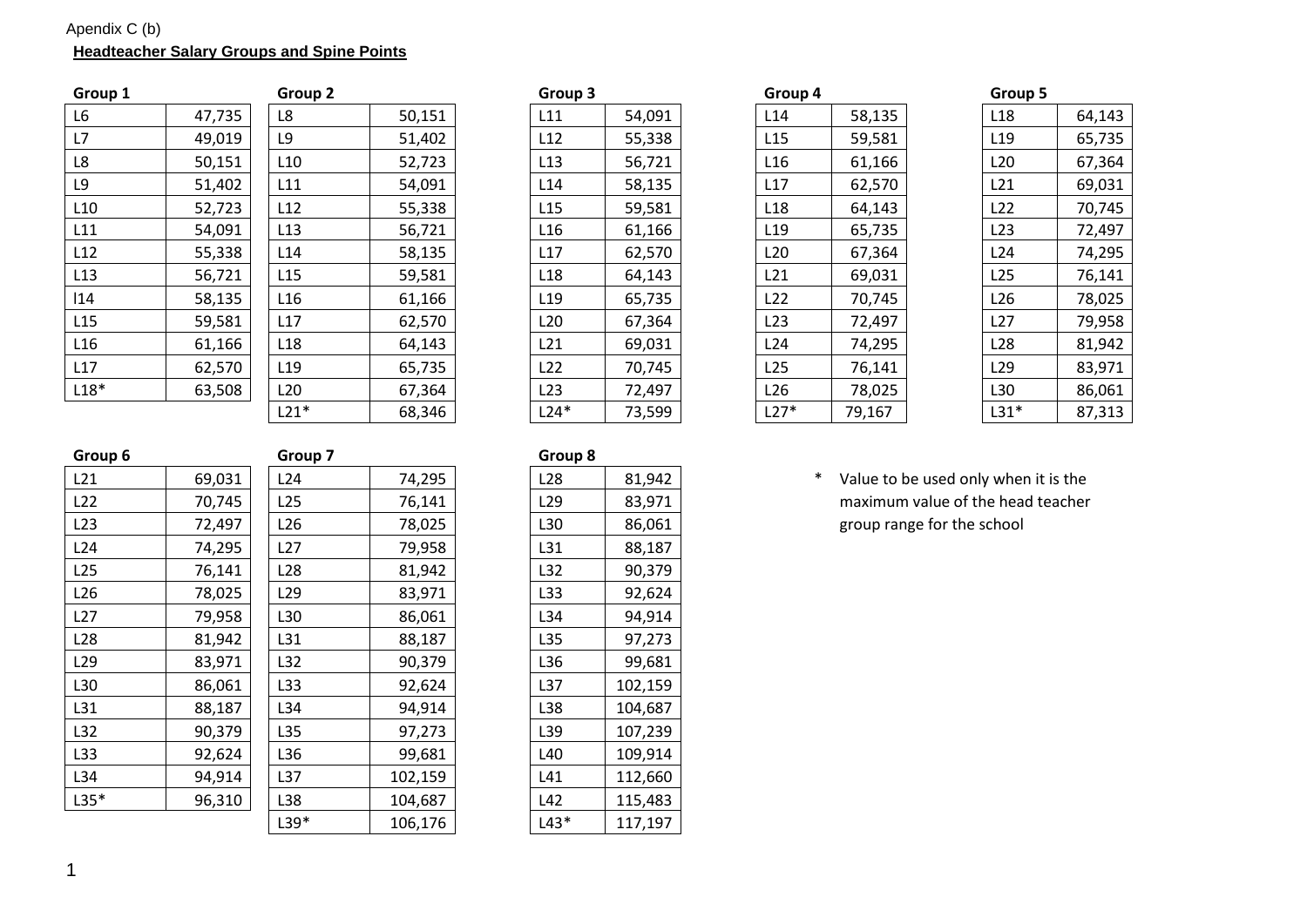# **Application Form for teachers wishing to apply for progression to UPS**

Name:  $\blacksquare$ 

I understand that the decision on my progression will be based on my performance within the Teacher Standards taking into account my two most recent Appraisal review statements.

I have provided a summary of the evidence from my teaching practice below that I believe demonstrates how I have met the appropriate criteria and standards as outlined in the schools Pay Policy and the School Teachers Pay and Conditions Document.

Teacher signature:………………………… Date: ……………………………..

|    | <b>Teacher Professional Standards</b>                                 | Headteacher<br>Decision<br>Met/Not Met |
|----|-----------------------------------------------------------------------|----------------------------------------|
| 1. | Set high expectations which inspire, motivate and<br>challenge pupils |                                        |
| 2. | Promote good progress and outcomes by pupils                          |                                        |
| 3. | Demonstrate good subject and curriculum knowledge                     |                                        |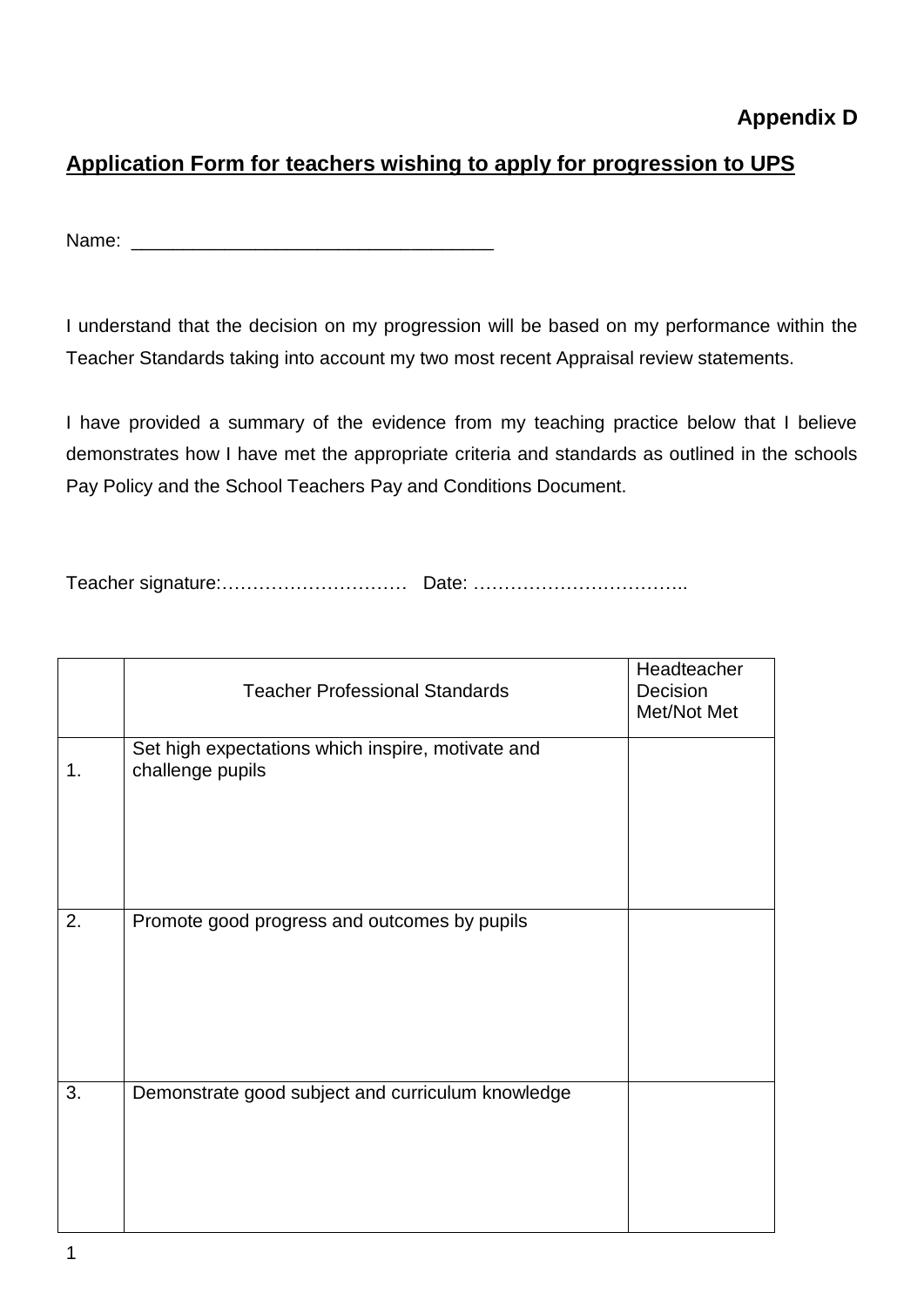| 4. | Plan and teach well-structured lessons                                |  |
|----|-----------------------------------------------------------------------|--|
|    |                                                                       |  |
|    |                                                                       |  |
|    |                                                                       |  |
| 5. | Adapt teaching to respond to the strengths and needs of<br>all pupils |  |
|    |                                                                       |  |
|    |                                                                       |  |
|    |                                                                       |  |
| 6. | Make accurate and productive use of assessment                        |  |
|    |                                                                       |  |
|    |                                                                       |  |
| 7. | Manage behaviour effectively to ensure a good and safe                |  |
|    | learning environment                                                  |  |
|    |                                                                       |  |
|    |                                                                       |  |
|    |                                                                       |  |
| 8. | Fulfil wider professional responsibilities                            |  |
|    |                                                                       |  |
|    |                                                                       |  |
|    |                                                                       |  |
| 9. | <b>Personal and Professional Conduct</b>                              |  |
|    |                                                                       |  |
|    |                                                                       |  |
|    |                                                                       |  |
|    |                                                                       |  |